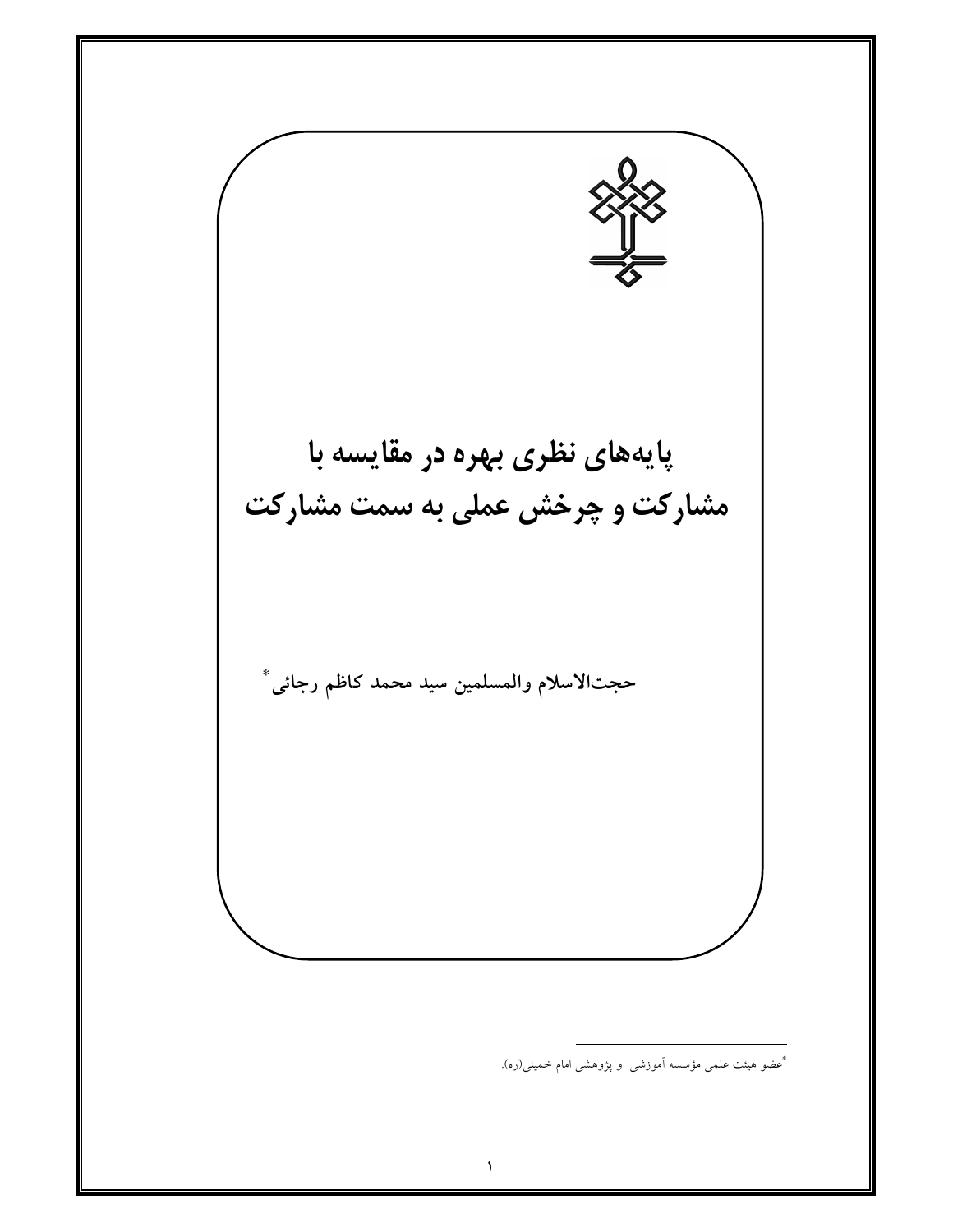نظریههای مولدیت سرمایه از نظریههای اولیه اثباتی بهره بوده و در مقام اثبات ضرورت وجود بهره هستند. این نظریهها از یک خط فکری مشخص پیروی میکنند. این خط فکری عبارت از این است که سرمایه قدرت و توان تولید (ارزش) بیشتر را دارد. این نظریهها به مولدیت ساده و غیر مستقیم و از جهتی به مولدیت فیزیکی و ارزشی تقسیم میشوند. مجموعه آنها در مقام اثبات این گزاره ساده «سرمایه مولد است» هستند. مولد بودن سرمایه را در نظریههای اثباتی مهم، نظیر نظریه بوم باورک، فیشر و شومپیتر نیز مشاهده میکنیم. به عبارتی میتوان أن را مادر نظریههای مهم اثباتی بهره نامید؛ ولی مولد بودن سرمایه فرع بر این است که ــ کالای حال سرمایهگذاری شود. ــ در فرایند تولید قرار گیرد. ــ این فرایند موجب ایجاد ارزش اضافه شود. ــ مالک ملکیت خود را از سرمایه منقطع نکرده باشد و ارزش اضافه ملک صاحب سرمایه باشد. با این فروض مولد بودن سرمایه پشتوانه مشارکت در سود و زیان است و نه بهره در قرارداد وام چرا که از مشخصههای قرار داد وام این است که وام گیرنده مالک سرمایه یولی می شود و مختار است در هر کجا آن را به کار برد و طبیعتاً ثمره آن هم به ملکیت خود وام گیرنده وارد مي شود.

جكيده

شواهدی در دست است که نظام سرمایه داری به دنبال کاهش وزن نظام وام دهی با محوریت بهره می باشد. بانکهای جامع و مؤسسات جمعی سرمایهگذاری و کارأیی و رشد نسبی بیشتر اینها نسبت به بانکهای سنتی می تواند مایه دلگرمی مسئولین نظام بانکی برای تقویت و سرمایه گذاری بیشتر درامر تحقیق در زمینه بانکداری بدون ربا در کشور باشد. پیام مقاله به مسئولین بانکی کشور این است که بانکداری بدون ربا از پشتوانه قوی نظری و عملی در دنیا برخوردار است در نتیجه مناسب است در صدد تقويت اين نظام از حيث نظري و عملي باشيم.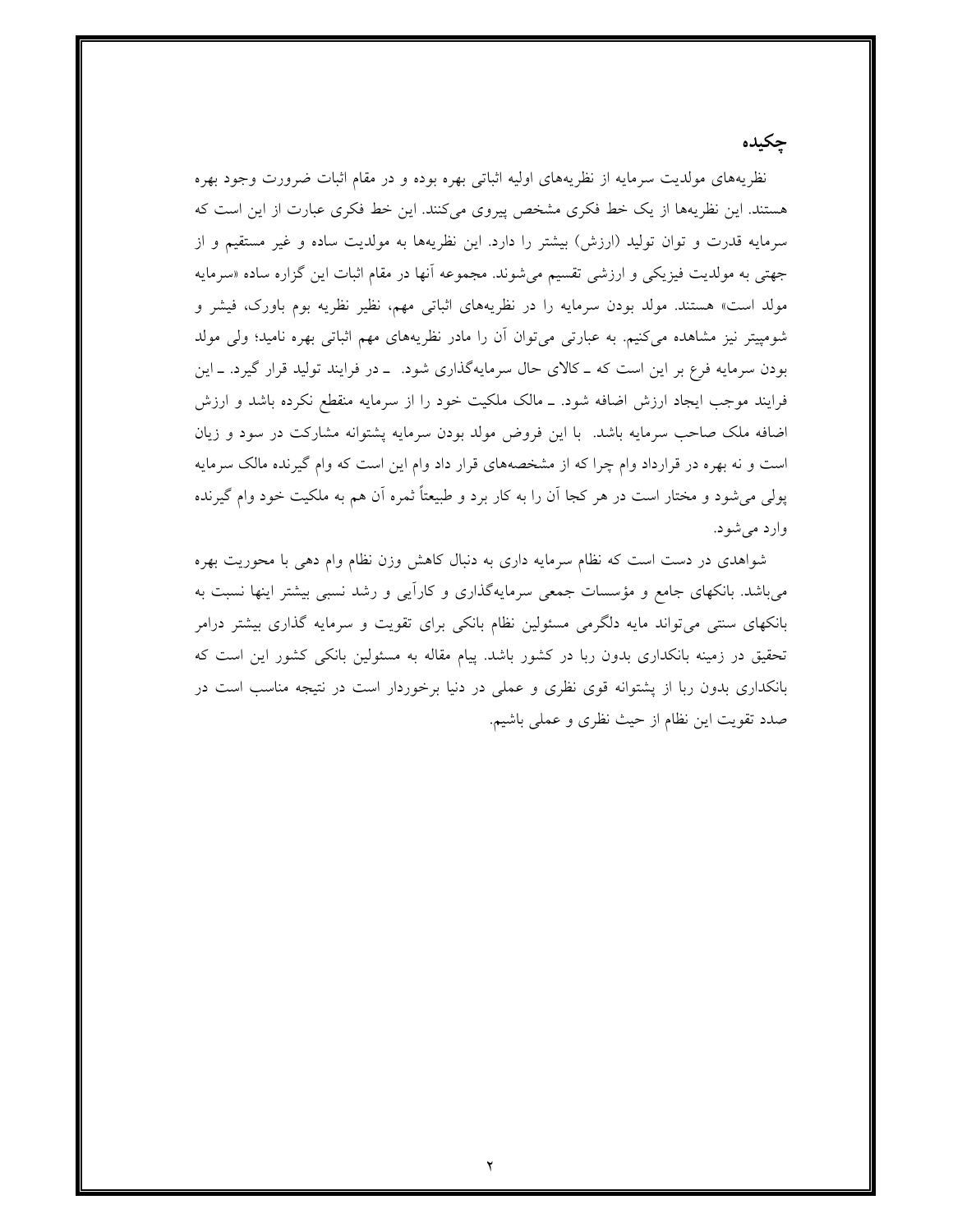نظر بههای مولد بودن سرمایه

نظریههای مولد بودن سرمایه از نظریههای اولیه اثباتی بهره بوده و در مقام اثبات ضرورت وجود أن هستند. این نظریهها از یک خط فکری معین و آن این که سرمایه قدرت و توان تولید (ارزش) بیشتر را دارد، بر خوردار هستند. گرچه این نظریهها در چینش صغری و کبری و نتیجهگیری با مشکل مواجهاند ولی خط فکری موجود در آنها در سایر نظریههای اثباتی بهره به روشنی قابل مشاهده است. از این جهت در نظریههای بهره و مباحث مربوط به ریشهٔ بهره از اهمیت بالایی برخوردار هستند.

در نظام سرمایهداری عموماً برای صاحب سرمایه تحصیل درآمد خالص دائم به نام بهره ممکن است. مشخصه این درآمد خالص این است که وجودش مرهون عدم فعالیت شخصی سرمایهدار است، و حتی اگر صاحب سرمایه انگشتش را هم حرکت ندهد این درآمد به سمت او جریان می یابد. در نتیجه به نظر میرسد این درآمد، در یک حالت خاص، از سرمایه بیرون میجهد، یا با استفاده از استعاره خیلی قدیمی بهره از سرمایه متولد می شود. بهره از هر سرمایهای ممکن است بهدست آید و تفاوت نمی کند سرمایه از چه نوع کالایی تشکیل شده باشد. از کالای عقیم و یا از کالایی که بهطور طبیعی ثمردهی دارد. از کالاهای فاسد شدنی و یا کالاهای بادوام، از کالاهای قابل جایگزین یا غیر قابل جایگزین، از یول یا کالا. و سرانجام، درآمد بهره بدون هیچ نوع استهلاکی و در نتیجه، بدون هیچ محدودیت زمانی، به سوی سر مايەدار جريان دارد. `

اندیشمندان اقتصادی خاستگاه بهره را سرمایه می دانند. و سرمایه را دارای این قابلیت می دانند که خودِ منشأ بهره شودٍ. به طور کلِّي پدیده بهره، تصویری از یک چیز بی جان (سرمایه) است که کالاهای پایدار و برپایان را عرضه می کند. و این پدیده قابل توجه، در زندگی اقتصادی همراه با نظم کاملی ظهور پیدا می کند که درست عمده پنداشتها از سرمایه مبتنی بر آن بودهاند.<sup>۲</sup>

آن درآمدی را که از سرمایه جریان میbباند، بهره میiمیم.<sup>۳</sup> بهره پرداخت برای استفاده از وجوه در طول یک دوره زمانی است، و مبلغ بهره پرداختی در هر واحد از زمان نسبتی از آن وجوه است که نرخ بھرہ نامیدہ مے شود.<sup>٤</sup>

بعضي پيروان اَدام اسميت بهره را با قدرت مولد بودن سرمايه توجيه كردهاند. ج. ب. سي°، ۱۸۰۳ از پیشگامان توجیه بهره با این روش است. پس از وی لرد لادردیل<sup>٬</sup> با شیوهای متفاوت از سی، همین

2. Ibid.

<sup>1.</sup> Bohm Baverk, capital and interest, intrpduction, p.2

<sup>3.</sup> Conard, p. 27. See, Capital and interest, p.6 & Positive Theory, v.1, ch.4.

<sup>4.</sup> The new Palgrave A Dictionary Of Economics, v.2, P.897.

<sup>5.</sup> J. B. say

<sup>6.</sup> Lauderdale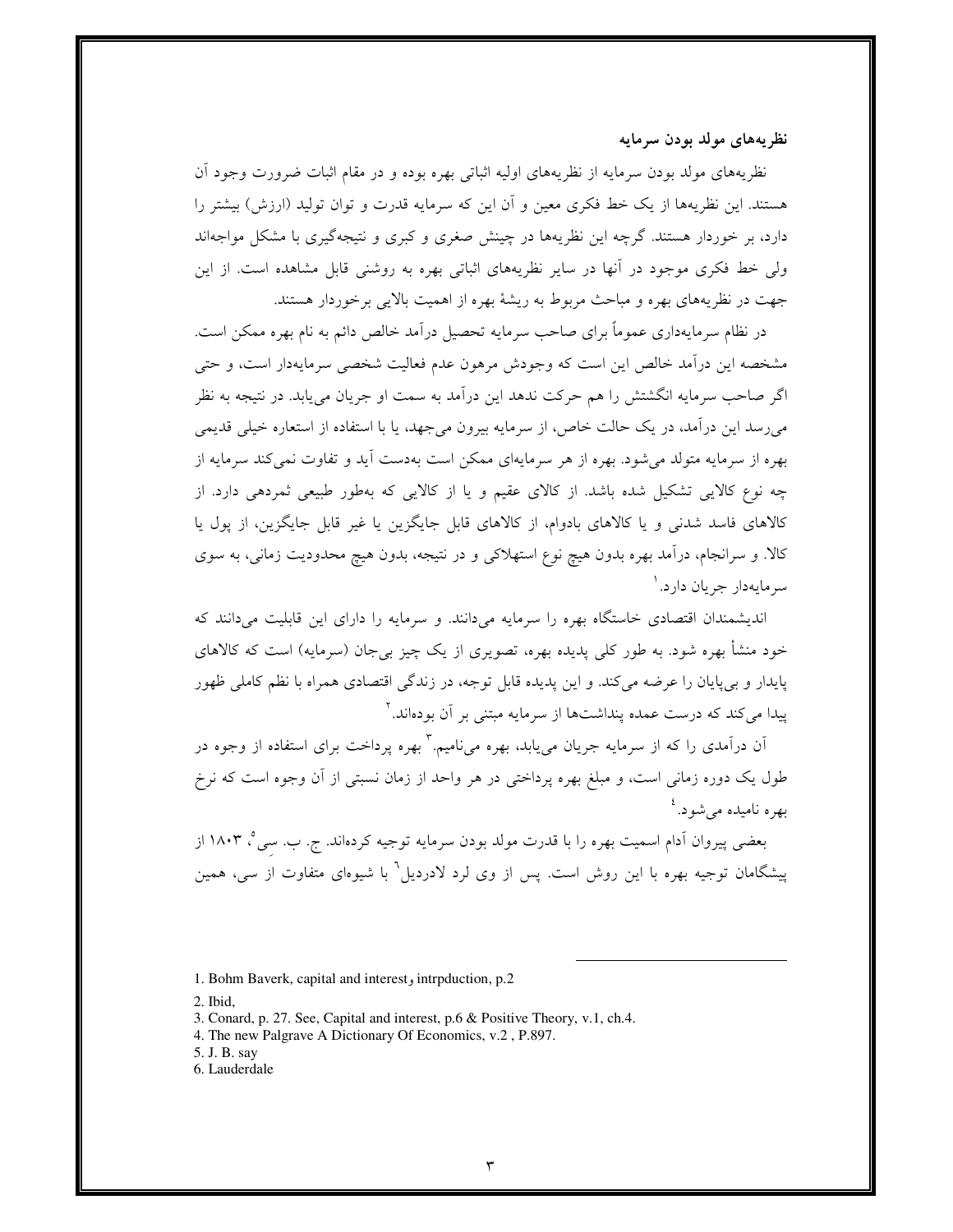مسئله را مطرح کرد. تفسیر جدید، مورد پسند واقع شد و این نظریه به تدریج توسط اقتصاددانان مورد پذیرش قرار گرف و با دقت زیادی روی اَن کار شد.

این ایده که سرمایه بهرهاش را تولید میکند، خواه درست یا غلط، در بدو امر ساده و واضح به نظر میرسد. و همین امر این انتظار را به وجود آورده که نظریههای مولد بودن از تعاریف و حدود و ثغور معینی برخوردار باشند؛ ولی این انتظار تحقق نیافته و واقعیت امر چیز دیگری است. مفاهیم مبهم و تعاریف از ابهام و مشخص نبودن حدود و ثغور رنج میبرند. با وجود این، بررسی عمیق ماهیت بهره، تبيين دقيق و نقد علمي اين نظريهها را مى طلبد.

#### معنای مولد بودن سرمایه

سادهترین و متداول ترین معنای مولد بودن سرمایه این است که سرمایه، در مقابل ارضاء نیازهای فوري، به توليد كالا خدمت مي كند. بنا بر اين، محمول اين قضيه كه «سرمايه مولد است»؛ يعني «مولد بودن»، تنها برای سرمایه، مترادف با طبقهبندی کالا به «کالای مولد» در مقابل «کالا برای مصرف فوری» میباشد. در واقع کوچکترین درجه اثر مولد بودن ضمانتی برای بیان بالا و توجیه آن است، حتی اگر محصول، ارزش سرمایه به کار رفته در تولید آن را بهدست نیاورد، از ابتدا روشن است که قدرت مولد بودن در این معنا نمیتواند علت کافی برای وجود بهره باشد. افزون براین، طرفداران این نظریهها معنای قانع کنندهتری برای این واژه ارائه میکنند. آنان آشکارا یا تلویحی، این معنا را ذکر میکنند که با کمک سرمایه، «تولید بیشتر»ی صورت می پذیرد و سرمایه «علت ثمره مازاد تولید» است.

ولي اين معنا نيز به معاني بيشتري منشعب شده است. واژه «توليد بيشتر» يا «ثمره مازاد توليد» ممكن است یکی از معانی زیر را داشته باشد. ممکن است معنا شود «سرمایه کالاهای بیشتری تولید میکند»، و یا «سرمایه ارزش بیشتری تولید میکند» و این دو معنا به هیچ وجه با یکدیگر برابر نیستند. برای این که این دو معنا همچنان که در واقع متمایزاند در ظاهر و نام هم متمایز باشند، بوم باورک قابلیت سرمایه برای تولید کالاهای بیشتر را به عنوان «مولد بودن فیزیکی» و توانایی تولید ارزش بیشتر را به عنوان «مولد بودن ارزشی» نامگذاری میکند. البته روشن است، جای این پرسش که آیا سرمایه واقعاً دارای چنین قابلیتهایی است یا خیر نیز هست. قبل از پرداختن به این پرسش ابتدا معنای مولد بودن و تفاوت معانی که برای آن در نظر گرفته شده و ممکن است به گزاره «سرمایه مولد است» نسبت داده شود را متذکر شده و پس از آن به تحلیل مسئله و در نهایت به بررسی و پاسخ به این پرسش اساسی یر داخته مے شو د.

مولد بودن فیزیکی ممکن است به کمیت یا کیفیت تعریف شود. یعنی خود را در کمیت تولیدات افزایش یافته، یا در کیفیت رشد یافته تولید، نشان دهد. ممکن است آن را با مثال مشهور روچر توضیح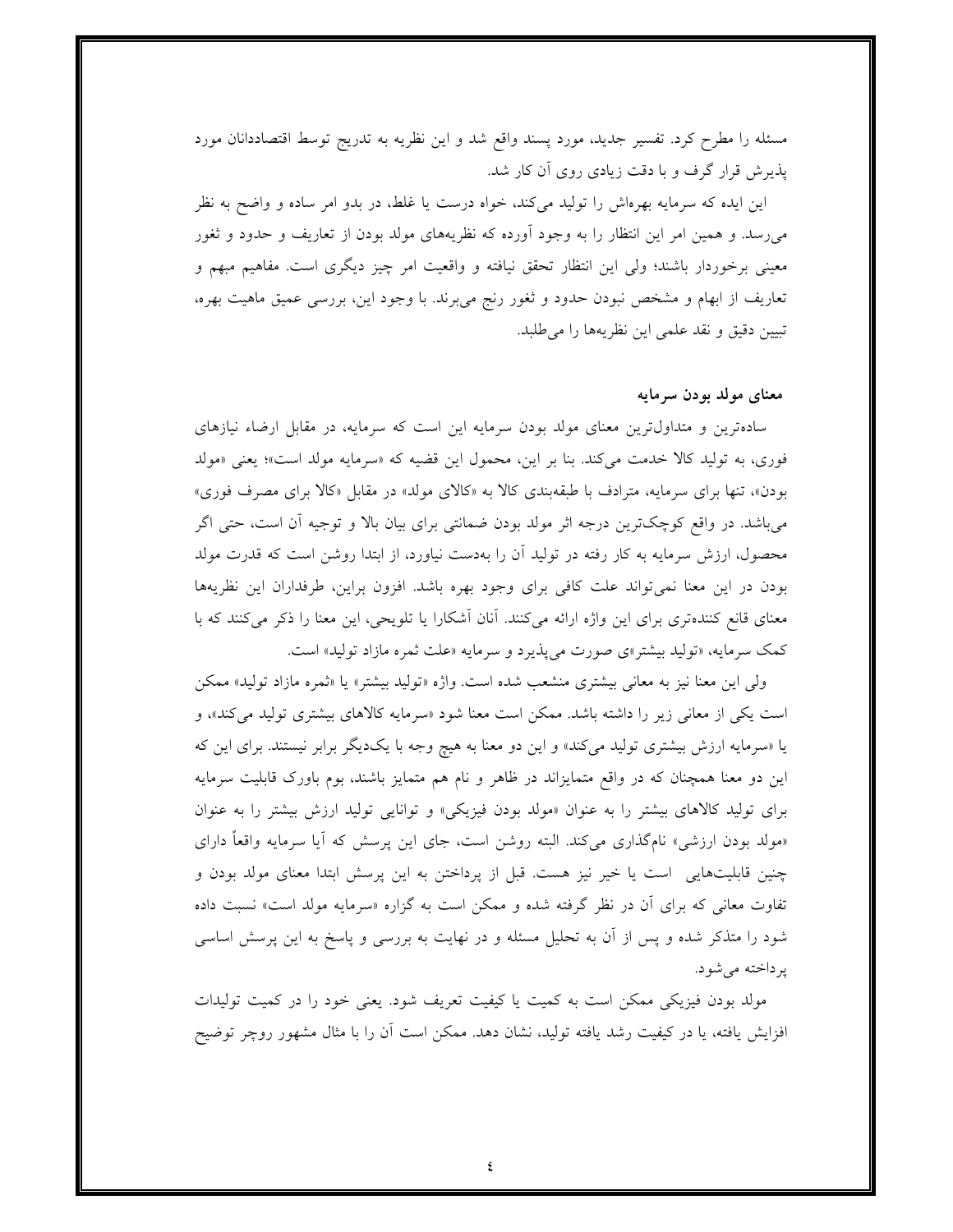داد: «فرض کنید یک ملتی ماهیگیر، بدون هیچ زمین ملکی و سرمایه خصوصی، با دست خود در برکهای که با جذر دریا پدید اَمده ماهیگیری میکند. فرض کنید تمام کارگران به یک میزان صید می کنند و هر یک روزانه سه ماهی صید و هر سه ماهی را مصرف می نماید. ولی یک فرد محتاط مصرف خود را طی یک صد روز به دو ماهی در روز محدود نماید ، به این ترتیب صد ماهی ذخیره کرده و با استفاده از این اندوخته تمام تلاش خود را در ساختن قایق و تور ماهیگیری به کار گیرد. با کمک این سرمایه او از ابتدا ممکن است روزانه بتواند سی ماهی صید کند.

در اینجا مولد بودن فیزیکی سرمایه، خود را در این واقعیت نشان میدهد که ماهی گیر با کمک سرمایه، ماهی بیشتری ( ۳۰ به جای ۳، یا به طور دقیق تعداد کمی کمتر از ۳۰) نسبت به زمانی که بدون کمک اُن صیادی میکرد، صید خواهد کرد. زیرا سی ماهی که اکنون روزانه صید میکند ثمره کار بیش از یک روز است. برای محاسبه کامل و دقیق، بایستی سهم نیروی کاری که برای ساختن قایق و تور ماهمیگیری لازم بوده محاسبه شود. برای مثال اگر پنجاه روز نیروی کار برای ساختن قایق و تور نیاز بوده است، و قایق و تور صد روز دوام داشته باشد سه هزار ماهی که در صد روز صید میگردد ثمره یک صدوینجاه نیروی کار روزانه است. بنا براین، مازاد تولید مرهون بهکارگیری سرمایهای است که برای کل دوره صد روزه به مقدار ۲۵۵=۲۵۰− ۳۰۰۰=(۱۵۰x۳)–۳۰۰۰ ماهی، و برای هر روز به تنهایی ۲۰ =۱۵۰ : ۳۰۰۰ و ۲۷=۳-۲۰ ماهی ارائه میگردد. در این مازاد تولید است که مولد بودن فیزیکی سرمایه آشکار می گردد. توضیخ بیشتر این که برای ساختن قایق و تور، ٥٠ روز نیرویکار صرف شده و ١٠٠ روز هم یک نیروی کار با کمک قایق و تور به ماهییگیری پرداخته است، در نتیجه برای سه هزار ماهی صید شده با قایق و تور در یکصد روز ماهیگیری، یکصدوپنجاه روز نیروی کار هزینه شده است. از آن جا که طبق فرض، بیشترین درآمد ممکن برای هر کارگر، در صورتی که با قایق و تور صید نکند، صید سه ماهی در روز میباشد. بنا بر این هزینه سه هزار ماهی در یک صد روز ٤٥٠×١٥٠×١٥ ماهی است.

اما مولد بودن ارزشی سرمایه چگونه تعریف میشود؟ عبارت «تولید ارزش بیشتر» به نوبه خود مبهم است، زیرا واژه «بیشتر» ممکن است با استانداردهای مختلف اندازهگیری شود. ممکن است به این معنا باشد که مقدار ارزش تولید شده با کمک سرمایه از مقدار ارزش تولید شده بدون کمک سرمایه بیشتر است. با بهرهگیری از مثال فوق: ممکن است به این معنا باشدکه سی عدد ماهی که با قایق و تور در هر روز کاری صید شود، بیش از سه ماهی که وقتی سرمایهای بهکارگرفته نشده بود صید میشد، ارزش دارد. ولی عبارت ممکن است معنای دیگری نیز داشته باشد؛ با کمک سرمایه مقدار ارزش تولید شده بیشتر از ارزش خود سرمایه است، به عبارت دیگر، سرمایه بیش از ارزش خودش عایدی تولید می کند، به طوری که ارزش اضافهای، مازاد بر ارزش سرمایه بهکار گرفته شده در تولید، باقی میماند. با مراجعه به مثال فوق، ماهی گیر مجهز به قایق و تور، در یک صد روز، ۲۷۰۰ ماهی بیشتر از مقداری که بدون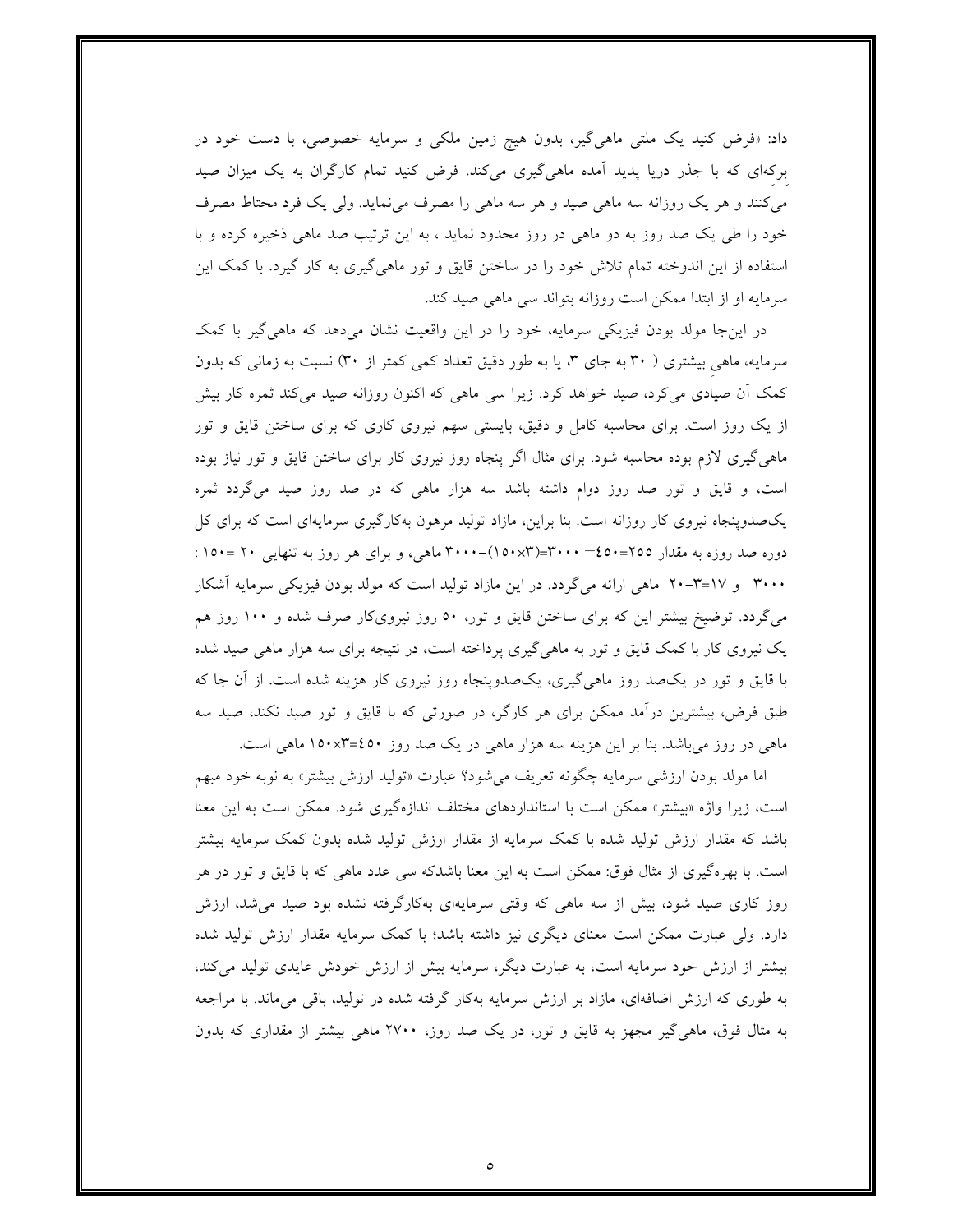قایق و تور صید می کرد صید می کند. این ۲۷۰۰ ماهی، عایدی ناخالص بهکارگیری سرمایه محسوب می شود. طبق این معنای جدید، این ۲۷۰۰ ماهی، ارزش بیشتری از خود قایق و تور دارد؛ بهطوری که پس ازأن كه قايق و تور فرسوده شدند، هنوز «اضافه ارزش» باقی است.

از این دو معنای مولد بودن ارزشی، نویسندگانی که مولد بودن ارزش را به سرمایه نسبت دادهاند، معمولاً معناي اخير در ذهنشان بوده است. بنا بر اين وقتي در اين مجموعه، عبارت «مولد بودن سرمايه»، به طور مطلق بهکار برده می شود منظور این است که ظرفیت سرمایه برای تولید مازاد ارزش، بیش از ارزش خود سرمایه میباشد.

خلاصه این که، برای گزاره ساده «سرمایه مولد است» میتوان چهار معنای مستقل به صورت زیر ارائه کر د:

سرمايه توانايي خدمت به توليد كالا را دارد. سرمایه قدرت خدمت به تولید کالاهای بیشتر از وقتی که بدون اَن تولید می شد را دارد. سرمایه قدرت خدمتدهی به تولید ارزش بیش از وقتی که تولید بدون سرمایه صورت می پذیرفت

ر ا دار د.

سرمایه قدرت تولید ارزش بیشتر از خودش را دارد.<sup>۱</sup>

نظریههای مولد بودن یا بهرهوری، شامل نطریههای سی ٌ، روچر ؓ، ریدل ٔ، لادردیل ؓ، مالتوس ؓ، کری ٌ و وانتونن^ میشود گرچه مفهوم مولد بودن یا بهرهوری که در نوشتههای این نویسندگان به چشم میخورد همواره مفهوم روشن و یکسانی نیست و در جزئیات با یکدیگر متفاوتاند ولی به نظر می رسد منظور از سرمایه در این نظریات، سرمایه به عنوان عامل تولید و شالودهٔ همهٔ اینها سهم عامل در توزیع در آمد است.

ظاهراً این نظریهها ممکن است ارائه کننده دلائل آشکار و مستقیم برای وجود بهره باشند. زیرا کالاهای سرمایهای در این روشهای گوناگون مولد هستند، بر اساس این نظریات این مسئله قابل قبول خواهد بود که فردی که اَن کالاها را عرضه میکند یا حد اقل می تواند اَنها را نگهداشته و عرضه ننماید، بایستی برای در دست رس قرار دادن اینها عایدی خالص دریافت کند. بر خلاف مارکسیستها، بومباورک برای انکار این که کالاهای سرمایهای بایستی به عنوان «مولد» شناخته شوند تلاشی صورت

<sup>1.</sup> Bohm Boverk, capital and interest, Book II: The Productivity Theories, Chapter 1 The Productive Power of Capital

<sup>2.</sup> say

<sup>3.</sup> Roscher

<sup>4.</sup> Riedel

<sup>5.</sup> Lauderdale

<sup>6.</sup> Malthus

<sup>7.</sup> Carey

<sup>8.</sup> Von Thunen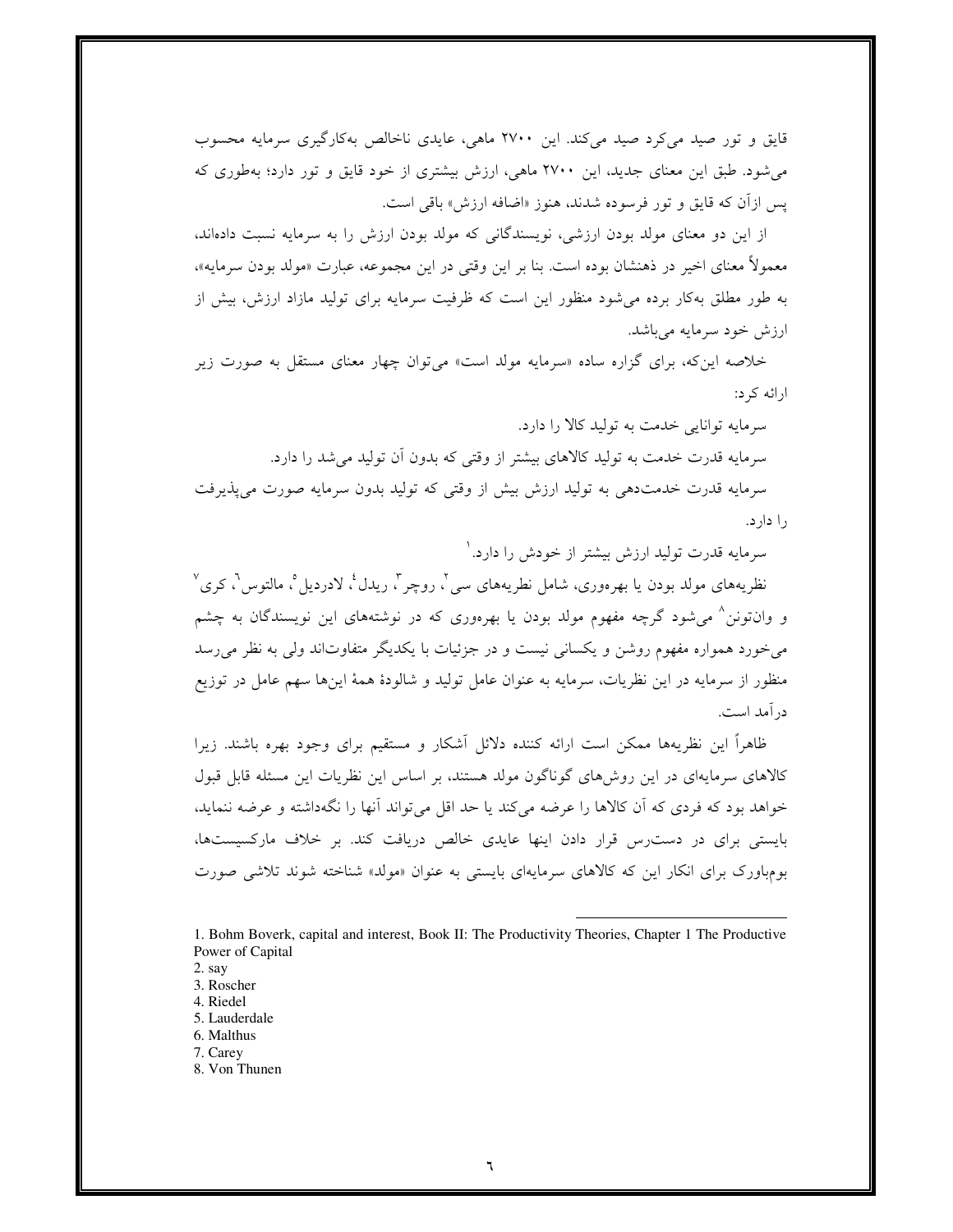نداده است. او میگوید: «واقعاً مولد بودن فیزیکی منسوب به سرمایه است، به عبارت دیگر، با کمک سرمایه کالاهای بیشتری می¤واند تولید شود.»<sup>۱</sup> در واقع این ویژهگی کالاهای سرمایهای در نظریه او با عنوان «برتری تکنیکی کالاهای حال بر کالاهای آینده»، نقش اساسی ایفا میکند. اما او معتقد است نظریههای مولد بودن به علت ضعف در پاسخ گویی به دو پرسش، در توجیه بهره موفق نبودهاند. در مرحله اول اّنها به طور کافی مسئله ارزش را مورد توجه قرار ندادند. او برای توصیف بهره با رجوع به مولد بودن می گوید: ضروری است نشان داده شود که نه تنها کالاهای بیشتری با کمک سرمایه تولید شدهاند بلکه ارزش چنین کالاهایی بیشتر از قبل که تولید کمتر بود میباشد. ولی با خلق کالا فرد لزوماً تولید ارزش نمی کند. «اَنچه می تواند تولید شود، هرگز چیزی بیش از تولید کالا به امید این که مطابق با روابط پیش بینی شده تقاضا و عرضه، ارزش بهدست آورند نیست.» واقعیت این است که تولید فردا میتواند بیشتر از امروز باشد اما لزوماً ارزش آن بیش از ارزش تولید امروز نیست.

### تبيين و تحليل

قدرت مولد بودن سرمايه با نظريههاى مولد بودن سرمايه، چه هدفى را دنبال مى كند؟ وظيفه نظریههای مولد بودن ممکن است به سادگی در این عبارت بیان شود که هدف این نظریهها توضیح بهره با قدرت مولد بودن سرمایه میباشد؛ ولی در این عبارت ساده معانی بسیاری نهفته است که توجه دقیقتر در مسئله را می طلبد.

موضوع بحث، بهره سرمایه است. از آنجا که به زعم نظریه پردازان بهره قراردادی (بهره وام) در جنبههای اساسی بر بهره طبیعی استوار است، لازم است بهره طبیعی در مرحله اول به طور دقیق توصیف، سپس بهره وام بررسی شود. بنا بر این موضوع بحث (بهره سرمایه) ممکن است با اختصاص به بهره طبیعی سرمایه، خیلی محدودتر شود.

بهطور خلاصه بهره طبیعی را میتوان به صورت زیرتوصیف کرد: هرکجا سرمایه در تولید به کار گرفته شود، تجربه نشان میدهد که در روند طبیعی، عایدی یا سهمی از عایدی که سرمایه برای صاحبش ایجاد میکند از مجموع اشیایی که در بهدست آوردن آنها صرف شده است دارای ارزش بیشتری می باشد.

این پدیده هم در اَن حالتهای نسبتاً نادر که سرمایه به تنهایی در بهدست اَوردن عایدی نقش دارد ظهور پیدا میکند، (برای مثال: وقتی سیرترشی تازه در انبار قرار گیرد به سیرترشی رسیدهتر و بهتر تبدیل میشود)، و هم در حالتهای رایجتر که سرمایه با دیگر عوامل تولید یعنی زمین و نیروی کار همراه میشود. به دلایلی بین اقتصاددانان مرسوم است که تولید کل را به سهمهای مجزا تقسیم کنند.

1. capital and interest p.138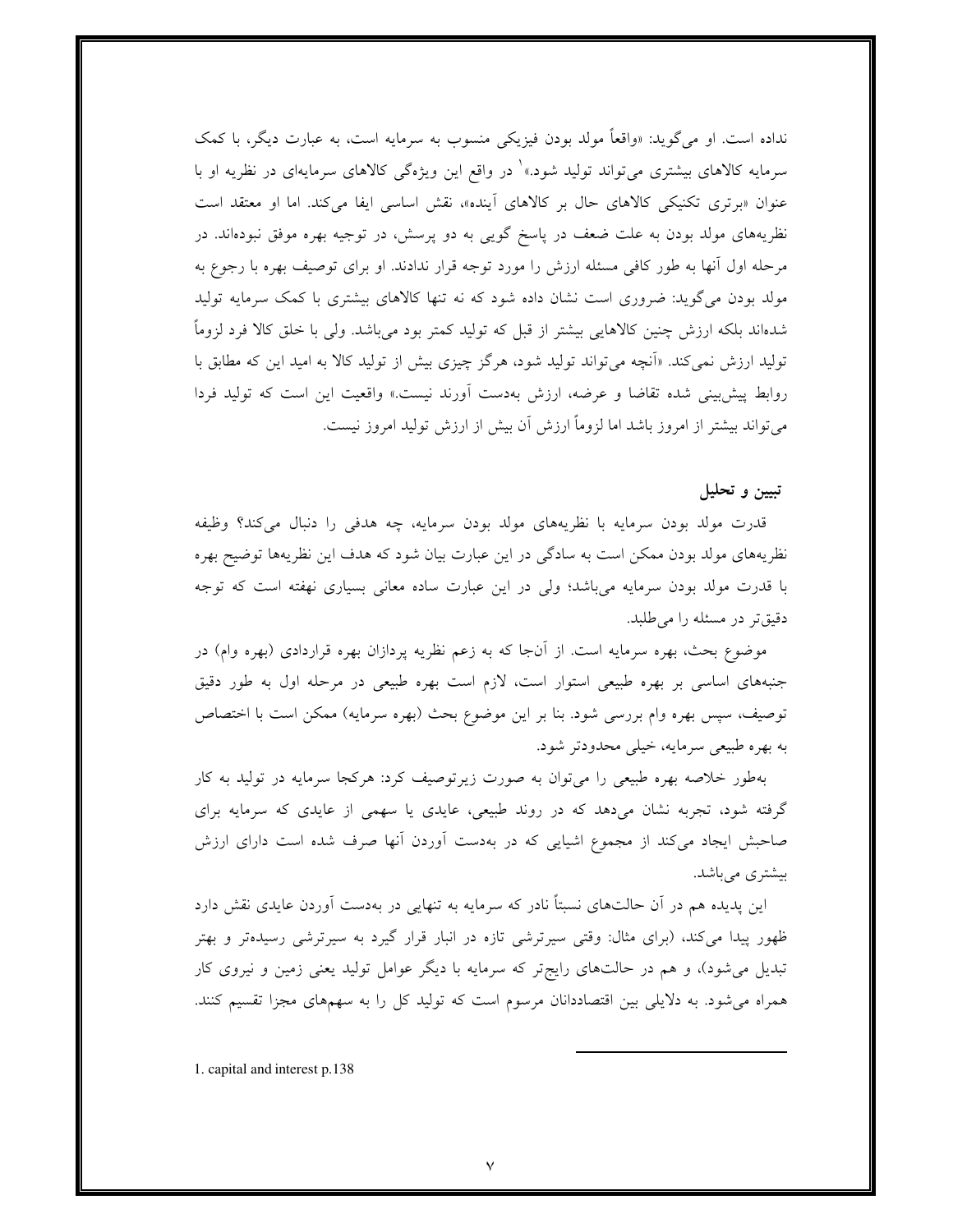یک سهم برای سرمایه به عنوان عایدی ویژهآن در نظر گرفته شده، یک سهم برای طبیعت همانند تولید زمین، تولید معادن و غیره، و در نهایت، یک سهم هم برای کارگر که به عنوان نیروی کار مساعدت کرده در نظر گرفته شده است. تجربه نشان میدهد که آن بخش از تولید کل که به سهم سرمایه اختصاص می یابد (یعنی عایدی ناخالص سرمایه)، معمولاً ارزش بیشتری از سرمایه خرج شده در محصول بهدست آمدهاش دارد. در نتیجه، یک مازاد ارزش یا «ارزش اضافی» ، در دستهای صاحب سرمایه باقی می ماند و بهره طبیعی سرمایه را تشکیل میدهد.

بنابراین، نظریهپردازی که ادعای توجیه بهره را دارد، بایستی ظهور ارزش مازاد را نیز توضیح دهد. به بیان دقیقتر، چرا عایدی ناخالص سرمایه همواره ارزشی بیش از نسبت سرمایه به کار گرفته شده در محصول بهدست آمدهاش دارد؟ یا به عبارت دیگر، چرا مرتب بین ارزش سرمایه خرج شده و عایدی آن تفاوت هست؟

نظریههای بهرهوری به دنبال توضیح این تفاوت در ارزش هستند، و بایستی با قدرت مولد بودن سرمايه آن را توضيح دهند.

منظور از واژه «توضیح» این است که نظریه پردازان مولد بودن، بایستی نشان دهند قدرت مولد بودن سرمایه کاملاً علت تامه<sup>۲</sup> ارزش مازاد است، و صرفاً یک شرط بین سایر شروط روشن نشده نیست. بایستی نشان دهند که بدون قدرت مولد بودن سرمایه، ارزش مازادی نمی تواند وجود داشته باشد.

اگر ارزش مازاد با قدرت مولد بودن سرمایه توجیه شود، لازم است اثبات شود یا نشان داده شود که در سرمایه یک نوع قدرت مولد بودن نهفته است که به تنهایی یا همراه با دیگر عوامل میتواند علت كافي براي وجود ارزش مازاد باشد.

شرط فوق به یکی از سه شیوه زیر امکان پذیر است:

اگر این مسئله اثبات شود یا کشف شود که سرمایه، خود دارای قدرتی است که مستقیماً ایجاد ارزش می کند (به بیان فیزیکی، قدرتی که از طریق اَن سرمایه قادر است ارزشی شبیه روح و جان اقتصادی به اّن کالاهایی که به ساختن آنها کمک میکند بدمد). در این صورت، دقیقترین و مسلمترین معنا که مي توان به آن داد، «مولد بودن ارزشي» است.

اگر اثبات شد یا کشف گردید که سرمایه با خدماتش به دستیابی به کالاهای بیشتر یا کالاهای مفیدتر کمک میکند، و اگر همزمان و بلافاصله روشن شد که کالاهای بیشتر یا کالاهای بهتر بایستی ارزش بیشتری از سرمایه به کار گرفته شده در تولیدشان داشته باشند. این شیوه عبارت از «مولد بودن فیزیکی با ارزش مازاد به صورت نتيجه بديهي بحث» ميباشد.

1. surplus value 2. sufficient cause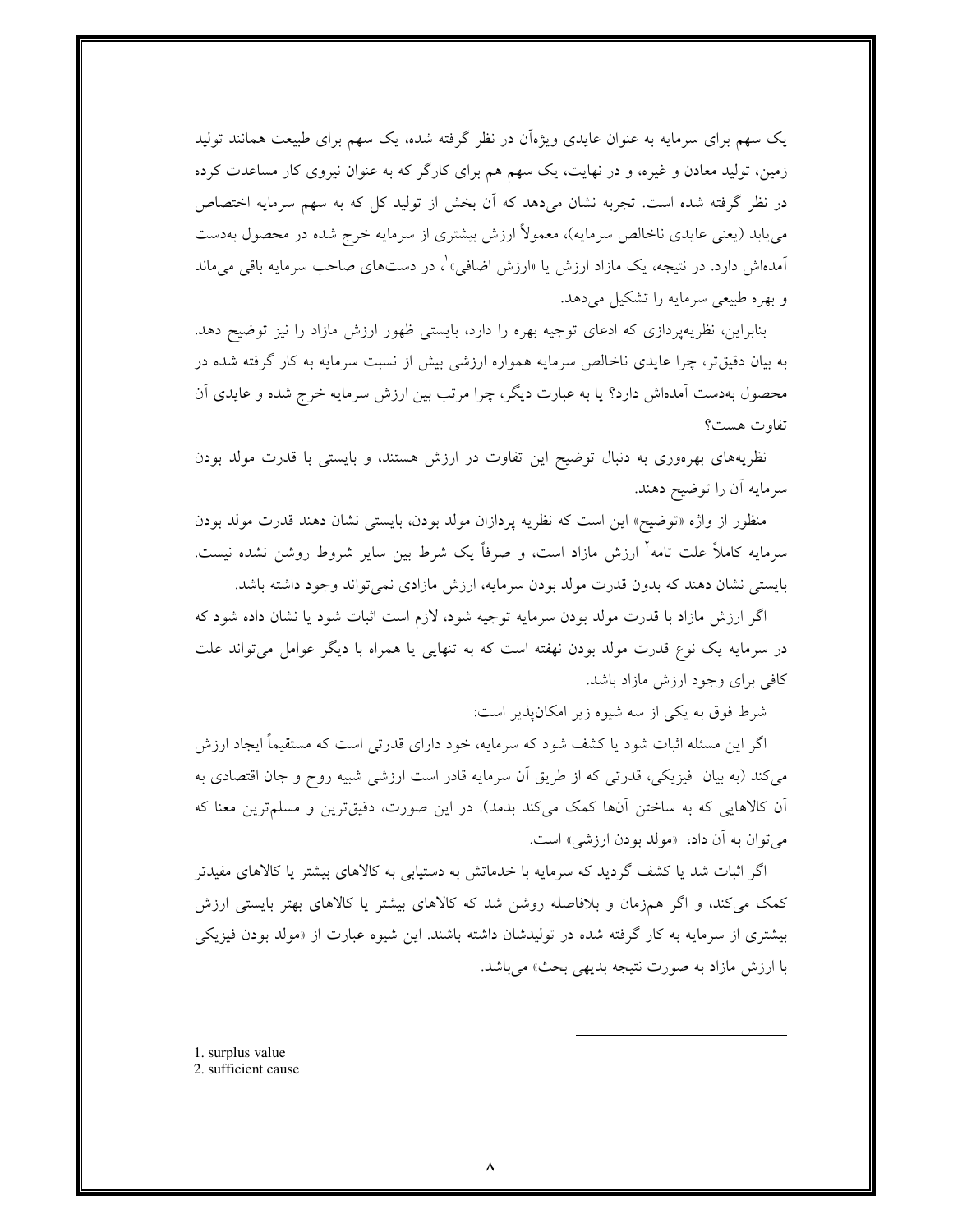اگر اثبات شد یا نشان داده شد که سرمایه با خدماتش به دستپایی به کالاهای بیشتر یا کالاهای مفیدتر کمک میکند و اگر همزمان صریحاً اثبات شد که کالاهای بیشتر یا کالاهای بهتر بایستی ارزشی بیشتر از سرمایه به کار رفته در تولیدشان داشته باشند و بیان شود که چرا آنها بایستی ارزش بیشتری داشته باشند. این «مولد بودن فیزیکی با توضیح ارزش مازاد» است.

## نظریه بهره بوم باورک

بوم باورک تلاشی جدی برای تبیین بهره به عمل اَورده است. به نظر میرسد پیش و حتی پس از او کسی با این دقت و وسعت به این بحث نپرداخته باشد. وی در کتاب «سرمایه و بهره» ْ، تقریباً همه نظریههای پیشینیان نسبت به بهره را بهدقت دستهبندی، بررسی و نقد کرده است. پس از تبیین و نقد سایر نظریههای اقتصادی بهره در کتاب «نظریه اثباتی»<sup>1</sup> نظریه بهره مورد نظر خود را بر مبنای مولد بودن فیزیکی ارائه میکند. او کتاب پنجم نظریه اثباتی را با پنج فصل به این بحث اختصاص داده و با سه دلیل اقتصادی، روان شناختی و فنی تلاش دارد اثبات کند که «کالاهای حال بر کالاهای آینده مزیت دارند» و همین مزیت موجب بیشتر بودن ارزش این کالاها بر کالاهای آینده و همین تفاوت ارزش کالاهای حال و آینده، منشأ تمام بهرههای سرمایه است. او اصرار دارد نشان دهد علت اصلی انواع بهره یک چیز و آن تفاوت در ارزش میان کالاهای حال و آینده است.

وی معتقد است وام چیزی جز مبادلهٔ کالای حال با کالای آینده نیست. وام دهنده در واقع مقداری کالای حال را به ازای مقداری کالای آینده به وام گیرنده میدهد. در قرارداد وام یک انتقال دوطرفه ملکیت در دو مجموعه کالاست که یکی به حال و دیگری به آینده متعلق است. او به دنبال اثبات این است که برأیند ارزش گذاریهای ذهنی که قیمت بازاری کالاهای حال و آینده را تعیین می کند معمولاً به نفع کالاهای حال است. قرض گیرنده که کالای حال را دریافت میکند بایستی توفیری<sup>۳</sup> پرداخت کند و این توفیر بهره است. بدین طریق او به دنبال توجیه بهره میباشد.

## تفاوت در نیاز و تأمین نیاز

نخستین علت مهم تفاوت در ارزش میان کالاهای حال و اَینده، تفاوت شرایط نیاز و تأمین اَن در حال و آینده است. چنانکه میدانیم، کالاهای حال ارزششان را از شرایط نیاز و تدارک آن در زمان حال، ولی کالاهای اَینده از شرایط در دورههای زمانی اَینده؛ یعنی هنگامی که اَنها در دسترس قرار خواهند گرفت، دریافت می کنند. اگر کسی خیلی نیازمند کالاهای خاص یا کالاهای معمول باشد و به دلایلی

1. Capital and interest 2. Positive Theory 3. egio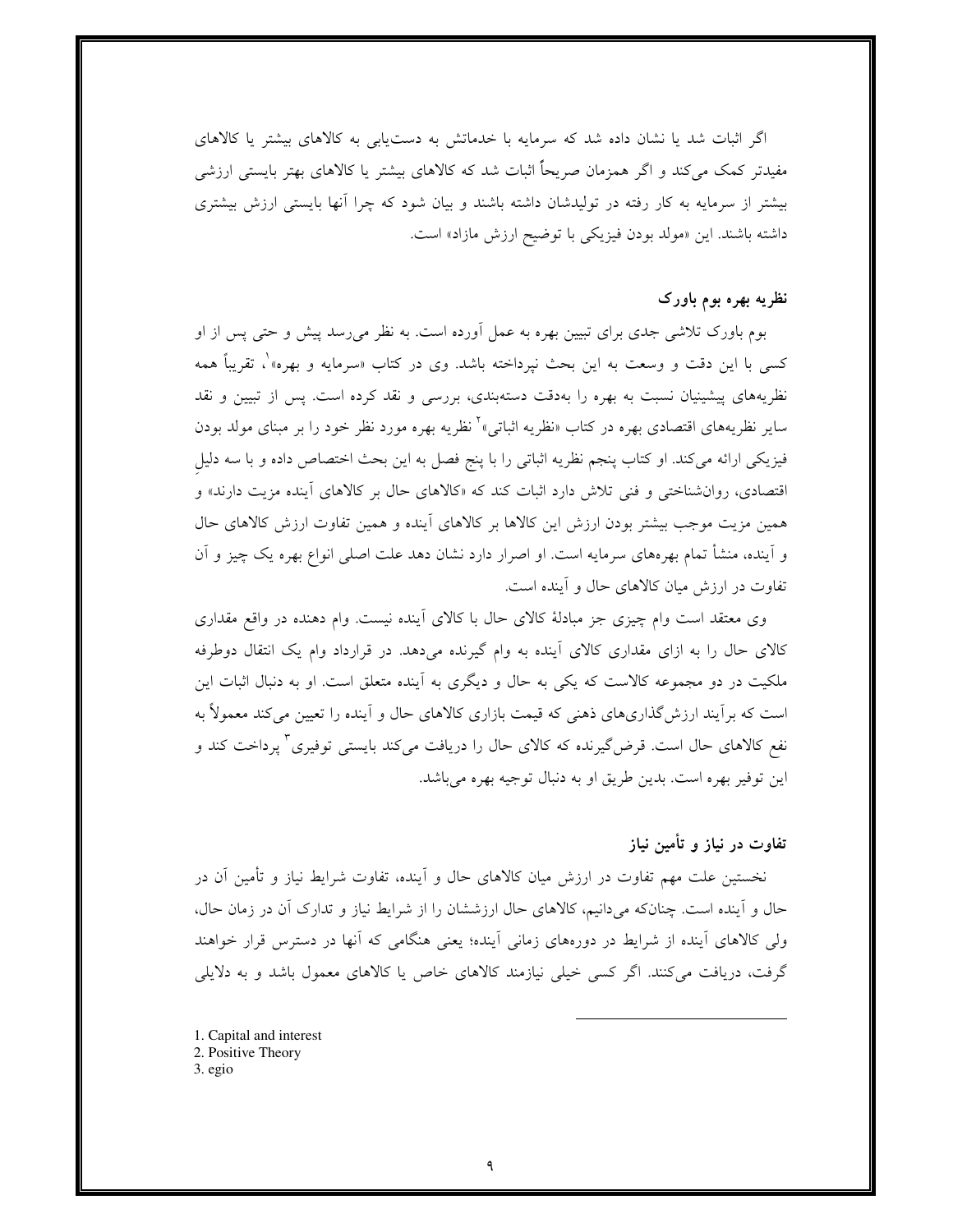امیدوار باشد که در آینده در وضعیت بهتری خواهد بود، او همواره ارزش حال مقداری معین از کالای موجود در زمان حال را بیش از همان مقدار در آینده میداند.

در تمام حالات تنگدستی و ضرورتهای فوری و آنی فرد کالای حال را بر کالای آینده ترجیح میدهد. افرادی شرایط اقتصادی فزاینده رفاهی را برای خود پیشبینی میکنند و برای آن دلیل دارند. تمام گروههای نوآموزی که منابع درآمدی ندارند؛ همانند هنرپیشههای جوان، حقوقدانان، صاحب منصبان، نوچه دکترها، افرادی که تازه وارد تجارت میشوند، همگی با جدیت حاضرند حجمی از کالاهای حال که به شروع کاری که انتخاب کردهاند کمک کند و شالوده زندگی اقتصادیشان باشد را به ازای تعهد مقدار بیشتری (مشروط بر این که زمان دریافت درآمد از طریق کسب و کارشان آن را ير داخت نمايند) دريافت كنند.

البته عکس اَن هم در زندگی اقتصادی کم اتفاق نمیِافتد. افرادی هستند که در زمان حال نسبتاً مرفهاند، ولی احتمال میدهند در آینده در شرایط دشواری قرار گیرند. بدیهی است که برای چنین افرادی، مطلوبیت نهایی استفاده از خرج یک تومان در زمان حال، از مطلوبیت نهایی همان یک تومان که در آینده مطمئناً وخیمتر در اختیار آنان قرار گیرد، کمتر میباشد. اما ترازنامه تأثیر متفاوت نیاز و تأمین آن در زمان حال و آینده به نفع کالای حال است.

# کمتر از حد برآورد کردن آینده یا دلیل روانشناختی

افراد به لذتها و المهاي آينده، صرفاً به دليل آينده بودنشان اهميت كمترى مى دهند. بنا براين، براي کالاهایی که برای نیازهای آینده در نظر گرفته شدهاند ارزشی کمتر از مقدار واقعی مطلوبیت نهایی آیندهشان نسبت میدهند. آنان بهطور سیستماتیک نیازهای آینده و کالاهای برآوردکننده آن نیازها را کم تخمين مي زنند.

ما رجحان كالاهاى حال بر آينده را خيلى صريحتر در بيان كودكان و حيوانات مى يابيم. در دنياى آنها، کمترین لذتها اگر فقط بتواند در زمان حال مورد بهرهبرداری قرار گیرد، بر سنگینترین و بادوامترین مزیتها میچربد. به نظر میرسد از نظر روان شناختی این پدیده نه بر یک علت، که بر عمل مشترک و تعامل سه عامل متکی است. مخ فقدان بصیرت نسبت به آینده؛ توجه افراد نسبت به نیازهای آینده به ویژه آینده دور کم و بیش ناقص است. همین مسئله موجب میشود برای آینده ارزش کمتری تخمین بزنند. در نتیجه مطلوبیت نهایی کالاهای اَینده نسبت به حال پایین است.

ضعف اراده؛ اغلب اتفاق می|فتد که در انتخاب بین لذت یا الم حال و آینده، فرد گرچه کاملاً میداند و حتى در حال انتخاب التفات دارد كه زيان أينده از نفع زمان حال او بيشتر خواهد بود و گرچه التفات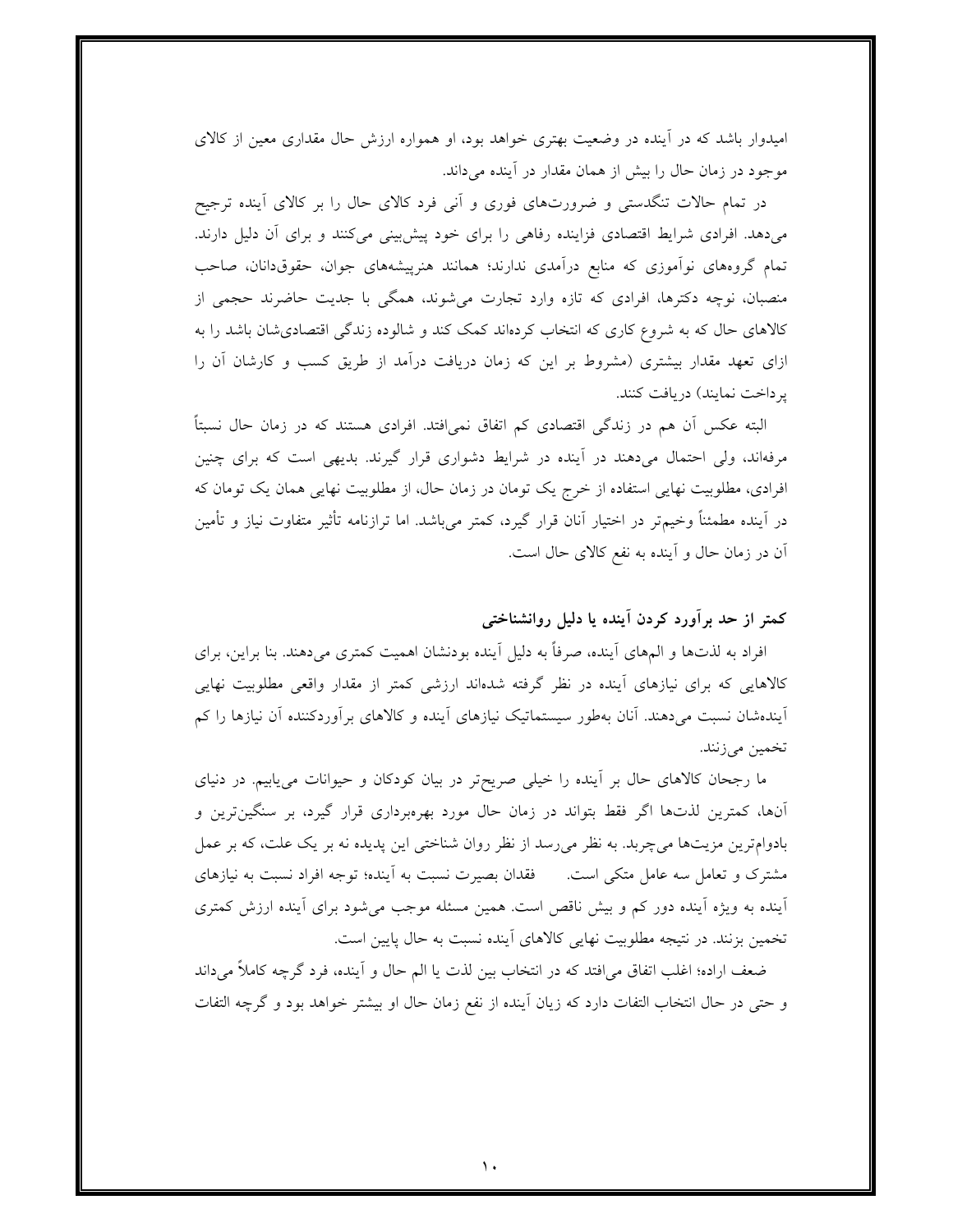دارد که در رسیدن به رفاه اصولاً انتخابی غیر سودآور داشته است، ولی لذت حال را انتخاب می کند. روشن است كه علت اين انتخاب نه به سبب فقدان بصيرت، بلكه به علت ضعف اراده است.

کوتاهی عمر و نا اطمینانی زندگی؛ در حالی که تحصیل کالاهای آینده ممکن است یقینی و مطمئن باشد، ولي احتمال دارد فرد زنده نباشد تا آنها را بهدست آورد. اين مسأله موجب مي شود مطلوبيت کالاهای آینده برای افراد امری نامطمئن تلقی شود و ارزش آنها مطابق با درجهٔ نااطمینانی که دارند کاهش پابد. مطلوبیت ۱۰۰، با وجود ۵۰٪ احتمال این که فرد زنده نباشد تا آن را ببیند، مطمئناً به اندازه مطلوبیت حال ۱۰۰، ارزش گذاری نمی شود بلکه شاید به اندازه ارزش حال مطلوبیت ۵۰ ارزش گذاری شود. به هر یک از ما که امروز یک چک ۱۰۰۰،۰۰۰ تومانی با تاریخ یکصدمین سال تولدمان وعده داده شود، بدیهی است با مبادله این مبلغ زیاد (با مقداری نااطمینانی) با مبلغ ناچیز پول در زمان حال، خوشحال شود! به هر حال براي تعيين دقيق تأثير عملي اين عامل، بايستي قدري محاسبات دقيق تر انجام داد، هم فضایی که غالب است و هم شیوهای که عملی باشد نیاز به دقت دارد.

تمام این سه علت یک نتیجه مشترک دارند و آن این است که تحت تأثیر این عوامل، مطلوبیت كالاهاى آينده ارزش كمترى از ارزش واقعى آنها ارائه مىكند. همچنين از طريق اين عوامل مشاهده می شود مطلوبیت نهایی کالاهای آینده به موازت این که به سمت آینده می رود کاهنده است.

# مزيت فنّي كالاها درزمان حال

تأکید بوم باورک روی مزیت فنی می باشد. او می نویسد:

«برتری در ارزش حال ابزار تولید، که مبتنی بر برتری فنی آنهاست، یک برتری نیست که از این مقتضیات (دو دلیل دیگر) اقتباس شده باشد، بلکه از قدرت و قوت خود این دلیل (برتری فنی) پدیدار گشته است، حتی اگر دو دلیل دیگر اصلاً ارائه نشوند مزیت ارزش ابزار تولید حال بر آینده برقرار است. این دو مقتضیات، فقط برای این که موضوع قدری واقعیتر جلوه کند، معرفی شدند. ٰ

وی مزیت فنی را اصلاح شده مولد بودن سرمایه معرفی میکند و می نویسد: پایه و اساس مسأله از دیرباز به صورت کلّی مورد شناسایی قرار گرفته، ولی ماهیت اساسی اّن کاملاً غلط فهمیده شده است. اقتصاددانان از سی <sup>۲</sup> و لادردیل <sup>۳</sup> تاکنون عادت داشتند برای توصیف و توجیه بهره آن را با نام «مولد بودن

<sup>1.</sup> The superiority in value of present means of production, which is based on their technical superiority, is not one borrowed from these circumstances; it would emerge of its own strength even if these were not active at all. I have introduced the two circumstances into the hypothesis only to make it a little more true to life, or, rather, to keep it from being quite absurd. 2. Say

<sup>3.</sup> Lauderdale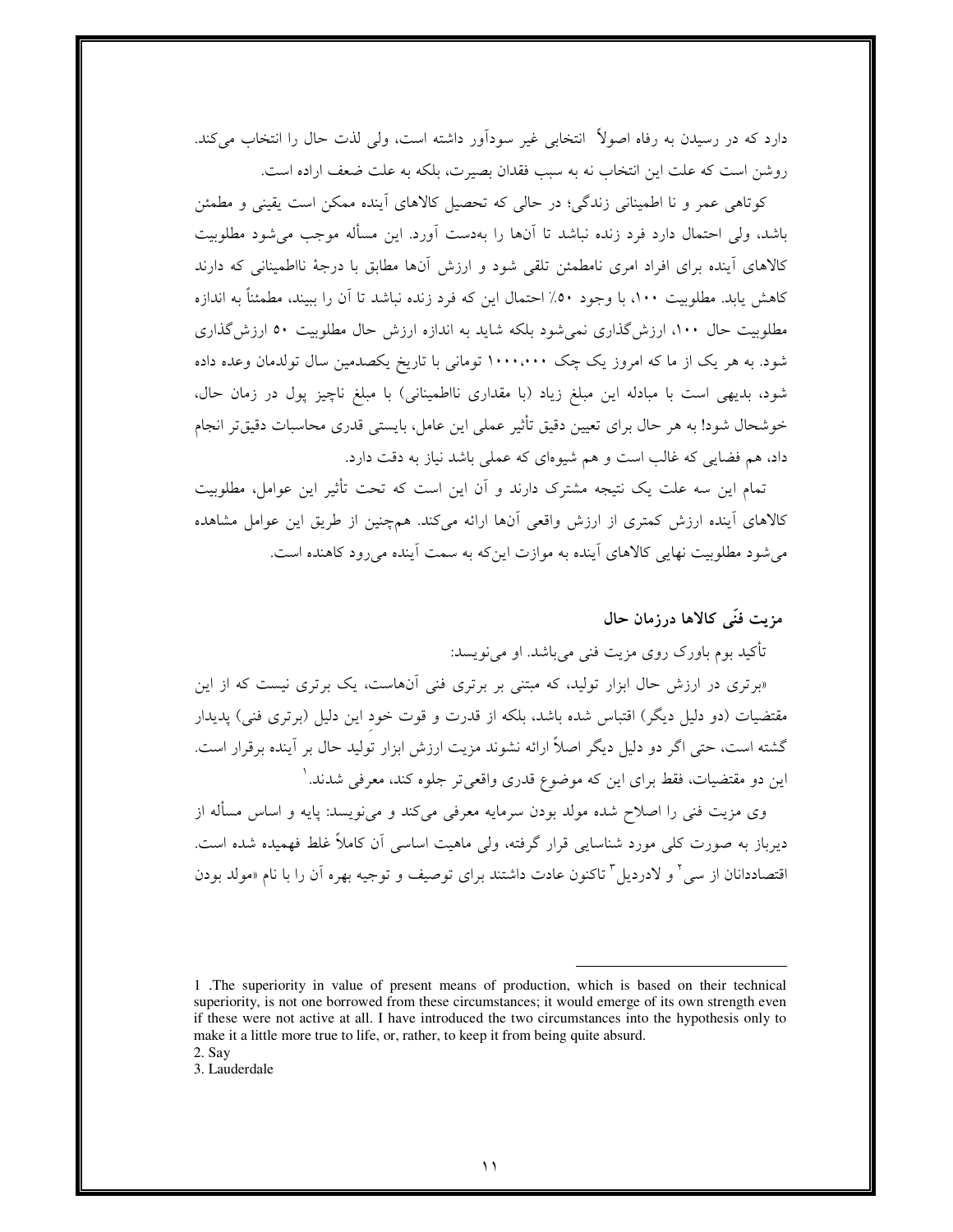سرمایه»<sup>۱</sup> مطرح کنند. معمولا کالاهای حال به دلایل فنی ابزارهایی برتر برای ارضاء نیاز انسانی هستند و در نتیجه مطلوبیت نهایی بیشتری نسبت به کالاهای آینده عاید انسان می سازند.

این یک واقعیت بنیادین تجربه بشری است که شیوههای تولیدی که زمانبر هستند مولدترند. یعنی؛ با مقدار ابزار تولید معین، اگر شیوه تولیدی طولانیتر اتخاذ شود، مقدار تولید بیشتری از آنچه میتوانست بهدست آید عاید میشود. بنا براین اگر ما در یک نقطه زمانی معین، مقداری ابزار تولید موجود را مفروض بگیریم، احتمالاً با فرایندهای طولانی مدتتر تولید فزایندهای (به طور منظم یا نامنظم) خواهیم داشت. بوم باورک میگوید: «واقعاً مولد بودن فیزیکی منسوب به سرمایه است، به عبارت دیگر؛ با کمک سرمایه، کالاهای بیشتری می¤واند تولید شود.»<sup>۲</sup> در واقع این ویژگی کالاهای سرمايهاي در نظريه او با عنوان «برتري تكنيكي كالاهاي حال بر كالاهاي آينده»، نقش حياتي ايفا مي كند. به نظر می رسد اساس مزیت فنی در نظریه بوم باورک همان نظریه مولد بودن سرمایه است.

### نظريه فيشر

نرخ بهره از حیث نظری با شش مجموعه شرایط یا معادله تعیین میشوند: دو اصل فرصت، دو اصل ناشکیبایی و دو اصل بازار. دو اصل اخیر را می توان در پوشش عرضه و تقاضا بیان کرد. الف) بازار بایستی شفاف باشد. ب) بدهی بایستی پرداخت شود. دو اصل دیگر یکی عینی و دیگری ذهنی (روانی) هستند، اصول ذهنی (روانی) تأثیر ناشکیبایی انسانی یا رجحان زمانی است. الف) نرخ رجحان زمانی بر حسب خصوصیات و درآمد آتی افراد (اندازه درآمد، شکل زمانی و ریسک درآمد آتی افراد) تفاوت می کند. (ب) نرخ رجحان زمانی هر فرد در نهایت مطابق با نرخ بازاری بهره است. ناشکیبایی انسان برای خرج کردن و لذت بردن از درآمد در نرخ بازار متبلور شده است.

دو اصل عینی تأثیر فرصتهای سرمایهگذاری را بیان میکند. الف) هر فرد محصور به فرصتهایی برای تغییر دادن مشخصه جریان درآمد آتی خود میباشد. ب) در نهایت انتخاب، هر اضافه درآمد آیندهٔ فرد از قرار هزینه درآمد فوریتر عایدی بر حسب هزینه را تشکیل میدهد، نرخی که در آن عایدی بر حسب هزینه نیز در نرخ بهره بازار متبلور شده باشد. بنا براین، نرخ بهره مدخل ناشکیبایی برای خرج بدون تأخیر درآمد، و فرصت برای افزایش درآمد با تأخیر است. در نتیجه، هر دو قلمرو عینی و روانی برای فرد، به صورت الگوی نرخ بهره بازار ظاهر می شود. ※ فیشر مباحث زیادی درباره بهره مطرح ساخته ولی آنچه مربوط به ریشه بهره و توجیه آن است

درواقع چیزی جز نظریه بوم باورک نیست.

1. productivity of capital 2. capital  $\&$  interest p.138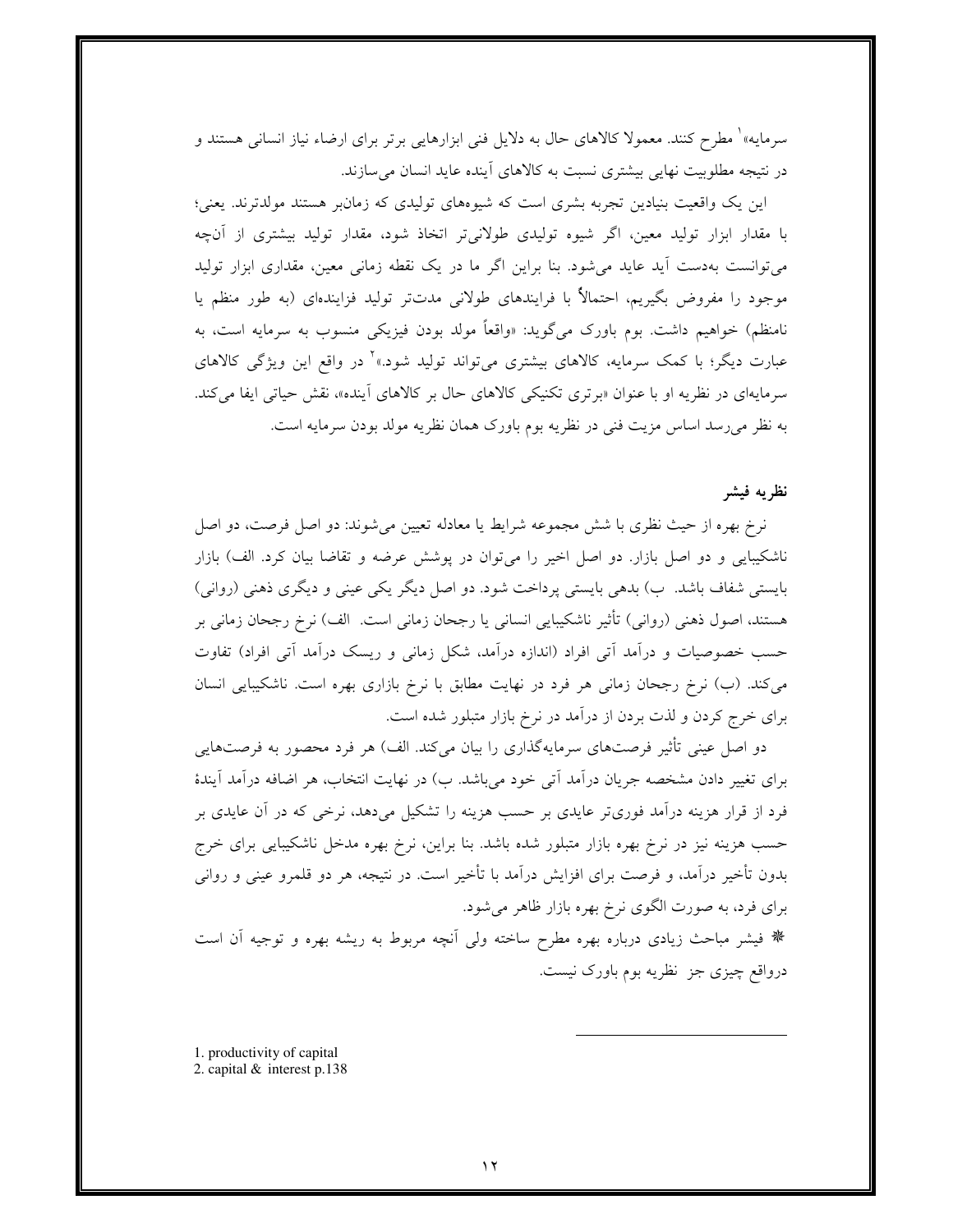بوم باورک سه دلیل روانشناختی نام میبرد فیشر هر سه آنها را به کار گرفته و به عنوان دلیل برای رجحان حال بر آینده ذکر می کند. دلایلی را هم در ضمن عبارتهایی متذکر می شود که فیشر آنها را به صورت مستقل مي أورد.

اساسی ترین دلیل بوم باورک مولد بودن فیزیکی سرمایه است که بر اساس آن مزیت فنی را نتیجه می گیرد. فیشر از آن به فرصت سرمایهگذاری تعبیر میکند. وی می نویسد: « در این قسمت برخی علل بنیانی که نرخ بهره را تعیین میکنند مورد بحث قرار میگیرد. بسیاری از مردم فکر میکنند بهره مستقیماً به سرمایه بستگی دارد. آنطور که قبلاً مطرح شد در صورتی که تلاش شود سرمایه فراموش و به درآمد اندیشیده شود به تحلیل مسأله کمک می شود. ثروت سرمایه صرفاً ابزاری برای پایانهای به نام درآمد است، در حالی که ارزش سرمایه (مفهومی که در آن معمولاً سرمایه با نظریههای بهره مورد استفاده قرار مي گيرد) صرفاً تبديل به سرمايه كردن درآمد مورد انتظار است.

نظریه بهره مشابهت زیادی با تئوری قیمت دارد بلکه جنبهٔ خاصی از آن است. نرخ بهره قیمت مبادله بین کالای حال و آینده را بیان میکند. درست درتئوری معمولی قیمتها نسبت مبادله هر دو کالا تا اندازهای بر عامل روانشناختی یا ذهنی مبتنی است (مطلوبیت نهایی مقایسهای آنها) بنا بر این در تئوری بهره نرخ بهره یا یاداش روی مبادله بین کالای حال و آینده، تاحدی بر رجحان نهایی کالای حال بر آينده مبتني است. اين رجحان، رجحان زماني ` يا ناشكيبايي انساني <sup>٢</sup> ناميده شده است. عنصر مهم ديگر، عنصر عینی یعنی فرصت سرمایهگذاری<sup>۳</sup> است. رجحان زمانی یا ناشکیبایی نقش اساسی در تئوری بهره ایفا میکند. اساساً اَن چه ری ٔ «میل مؤثر برای انباشت» ْ میiامد و اَن چه بوم باورک «چشم انداز کاهش ارزش آینده»<sup>٦</sup> میiمد. این یک (درصدی) مازاد نیاز نهایی حال بر یک واحد بیشتر کالای حال بر نیاز نهایی حال برای یک واحد بیشتر کالای آینده است. بنا بر این نرخ رجحان زمانی یا درجه ناشکیبایی برای کالای حال بر آینده از این نوع به سهولت از تمایلات نهایی یا نیازهای آن کالاهای حال و آینده به تر تیب بهدست می آید.»

چنانکه مشاهده می شود دلایل همان دلایل سهگانه بوم باورک است.

گرچه فیشر با به کار گرفتن واژه درآمد و اقسام آن در بعضی از عبارات ارتباط بهره با سرمایه را نفی و أن را پنداری بیش نمیداند و میگوید بهره با درآمد مرتبط است؛ ولی در همان پاراگراف حرفهای بوم باورک را با اندک تغییری تکرار میکند و عامل فنی بوم باورک را با عنوان فرصت سرمایهگذاری

- 1. time preference
- 2. human impatience
- 3. investment opportunity

4. Rae

- 5. effective desire for accumulation
- 6. perspective undervaluation of the future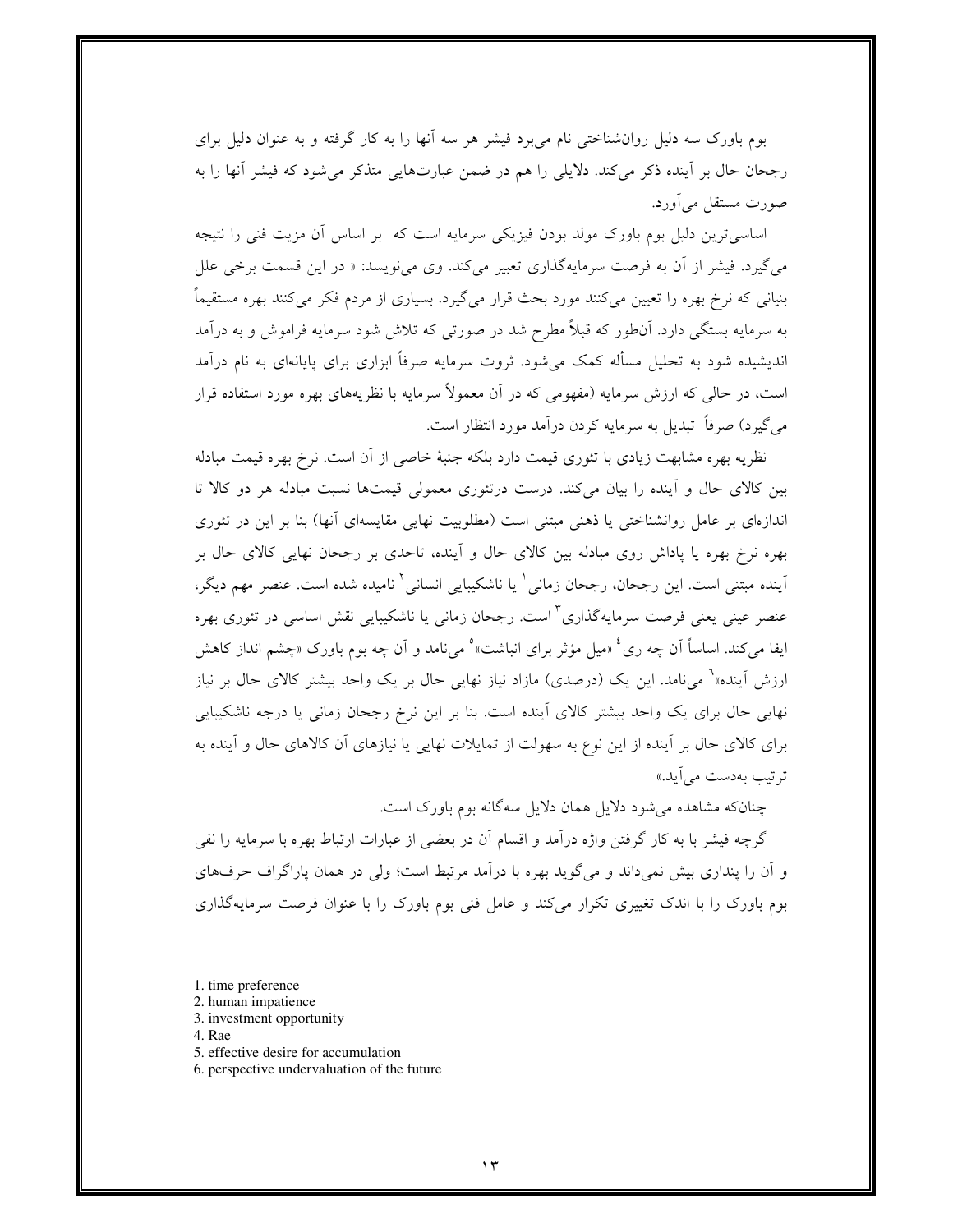بیان می کند. طبیعی است که فرصت سرمایهگذاری بهره را با سرمایه مرتبط می سازد. عایدی از طریق سرمایهگذاری با به کارگیری سرمایه پدید می آید.

### شومپيتر

شومپیتر بهره را به بهره مصرفی و سرمایهای تقسیم میکند و بهره مصرفی را رها و سرمایهای را توصيف مي كند. وي اولي را مولود دوران توسعه نايافتگي واز دومي به عنوان يديده اجتماعي بزرگ نام ميبرد.

وی معتقد است بهره تولید، منشأش در سود است، یعنی بهره ماهیتاً جوانهای از سود است. به این معنا که بهره از عایدیهایی که از سود منشأ میگیرد پدید می]یدو بهره وجودش را مدیون اختلاف میان هزینهها و ارزش یا قیمت تولید است و بهره مازاد واقعی بر هزینههاست؛ به همین دلیل در مواردی با صراحت می گوید: در اصل منشأ ارزشی برای پرداخت بهره وجود ندارد. و در جمع بین این دو عبارت تصریح میکند که اساس سود در بازار رقابت کامل در تعادل صفر است. پس در اصل منشأ ارزشی برای يرداخت بهره وجود ندارد.

وی میگوید: بحث من این نیست که یک شکافی بین ارزش تولید و ارزش ابزار تولید وجود دارد و ما نمي توانيم أن تفاوت را توصيف كنيم. بلكه من اساساً منكر وجود چنين فاصله دائمي هستم.

تنها در ضمن توسعه است که موضوع متفاوت خواهد بود. بهره اساساً از ارزش مازاد جریان می یابد. این ارزش مازاد در توسعه، به سود انتریرینور منحصر می شود. چنان که تجربه به ما می آموزد، بهره درآمد دایمی است. این درآمد دایمی از دستان انترپرینور سرچشمه می گیرد.

این سه قضیه که بهره به عنوان پدیده مهم اجتماعی یک محصول توسعه است، بهره از سود جریان می یابد، و این که با کالاهای واقعی سازگاری ندارد، اساس نظریه بهره شومپیتر هستند. جریان خط فکری نظریه مولدیت در این نظریه روشن است و نیاز به توضیح ندارد.

### تجزیه و تحلیل

چنان که مشاهده شد مهمترین محوردر نظریههای مهم بهره یعنی نظریههایی که در مقام توجیه و ریشه یابی بهره بوده اند مولد بودن سرمایه است. مولد بودن سرمایه حداکثر مشارکت در سود و زیان را اثبات می کند و قدرت اثبات بهره در نظام وام دهی را ندارد.

چنان که گفته شد بوم باورک می گوید: «واقعاً مولد بودن فیزیکی منسوب به سرمایه است، به عبارت دیگر؛ با کمک سرمایه، کالاهای بیشتری میتواند تولید شود.»<sup>۱</sup> در واقع این ویژگ<sub>ی</sub> کالاهای سرمایهای

1. capital  $\&$  interest p.138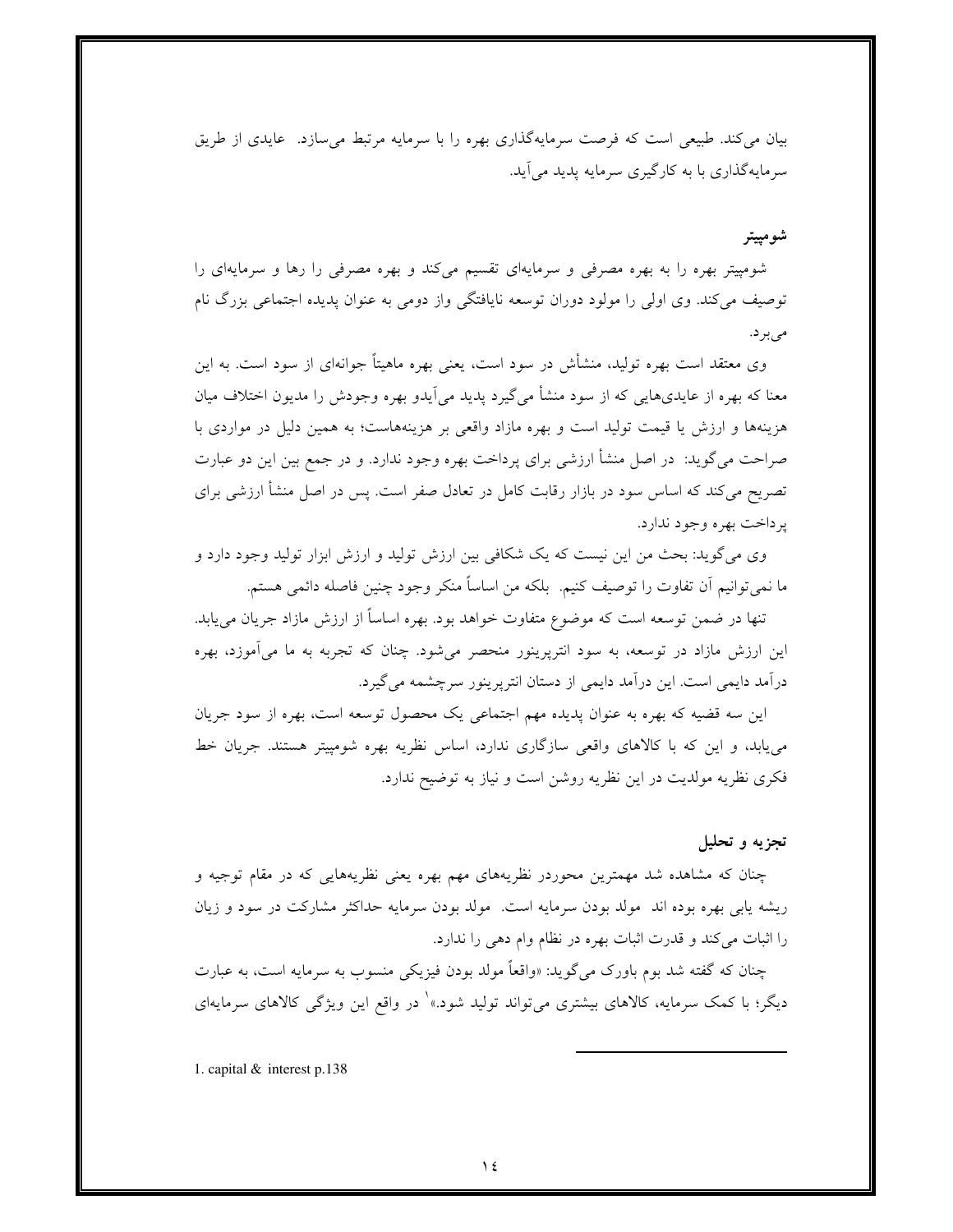در نظریه او با عنوان «برتری تکنیکی کالاهای حال بر کالاهای آینده»، نقش حیاتی ایفا میکند. به نظر می رسد اساس مزیت فنی در تئوری بوم باورک همان تئوری مولد بودن سرمایه است.

جالب است که بوم باورک پس از این همه بحث بالاخره پایان نظریه مطرح میسازد که اگر فرایند تولیدی نباشد و اگر این سرمایه در فرایند تولید قرار نگیرد، ارزش مازاد و بهرمای پدید نمی آید. ٰ

بنا براین بوم باورک همان خط فکری سی در اندیشه مولد بودن سرمایه را در استدلال خود برای اثبات ضرورت وجود بهره ادامه داده است. که اثبات سود سرمایه با وجود مشارکت است تا بهره.

بوم باورک ابتدا تلاش کرده ترجیح کالای حال بر آینده را در عوامل تولید اثبات کند بعد آن را به همه کالاها از جمله کالاهای مصرفی تعمیم دهد. نکته مهم این است که در اثبات برتری کالای حال بر کالای آینده با مولدیت فیزیکی، در واقع او فروض زیر را مسلم گرفته (هرچند همه آنها را با صراحت بیان نکرده است) است: ـ کالای حال سرمایهگذاری میشود. ـ در فرایند تولید قرار میگیرد. ـ این فرايند موجب ايجاد ارزش اضافه مي شود. ـ اين ارزش اضافه ملک صاحب سرمايه است.

با این فروض او می گوید پس صاحب سرمایه مستحق یاداش است یا این ارزش مازاد مال صاحب سرمایه است. و بعد آن را به سایر موارد و از جمله کالاهای مصرفی تعمیم میدهد.

این که اگر پول تبدیل به سرمایه فیزیکی شود و در فرایند تولید قرار گیرد و از زیان و ضرر به دور باشد و بلاهای طبیعی هم به او آزار نرساند ممکن است ارزش مازاد ایجاد کند و معمولاً هم چنین است هیچ جای شک و شبهه نیست، بانکداری بدون ربا بر همین اساس مدعی است اگر صاحب سرمایه ملکیت خود را قطع نکرده بلکه در فرایند سرمایه گذاری خود را شریک کرده باشد آن اضافه ارزشی که سرمایه یدید آورده بر اساس توافق میتواند به صاحب سرمایه منتقل شود اما برای اثبات بهره کافی نیست زیرا آن چه موضوع بهره است این است که سرمایه، صرف نظر از این که در فرایند تولید قرار گيرد، به صورت مطلق مستحق بهره است.

گرایش در عمل

به نظر می٫سد کاراَیی نظام مشارکت در مقایسه با نظام وام دهی با محوریت بهره سرانجام نظام سرمایه داری را وادار به عقب نشینی از نظام وام دهی کند. نشانههای این عقب نشینی در رفتار عملی و اظهار نظر اقتصاددانان و نظریه پردازان امور مالی به چشم میخورد. پروفسور اتمر آیسینگ<sup>۲</sup> عضو هیئت مدیره بانک مرکزی اروپا<sup>۳</sup> در گنگره جهانی بانکهای پس|نداز کننده<sup>۱</sup> در مادرید در ۲۳ می۲۰۰۳ در باره

<sup>1.</sup> If this group is left unused till 1889, its product, of course, cannot now be obtained till 1890 at the earliest, and it remains, as before, one year away from satisfying the wants of the present; its value has no opportunity to expand, and suffers the common fate of "dead capital"; it bears no surplus value, and no interest.

<sup>2.</sup> Professor Otmar Issing

<sup>3.</sup> European Central Bank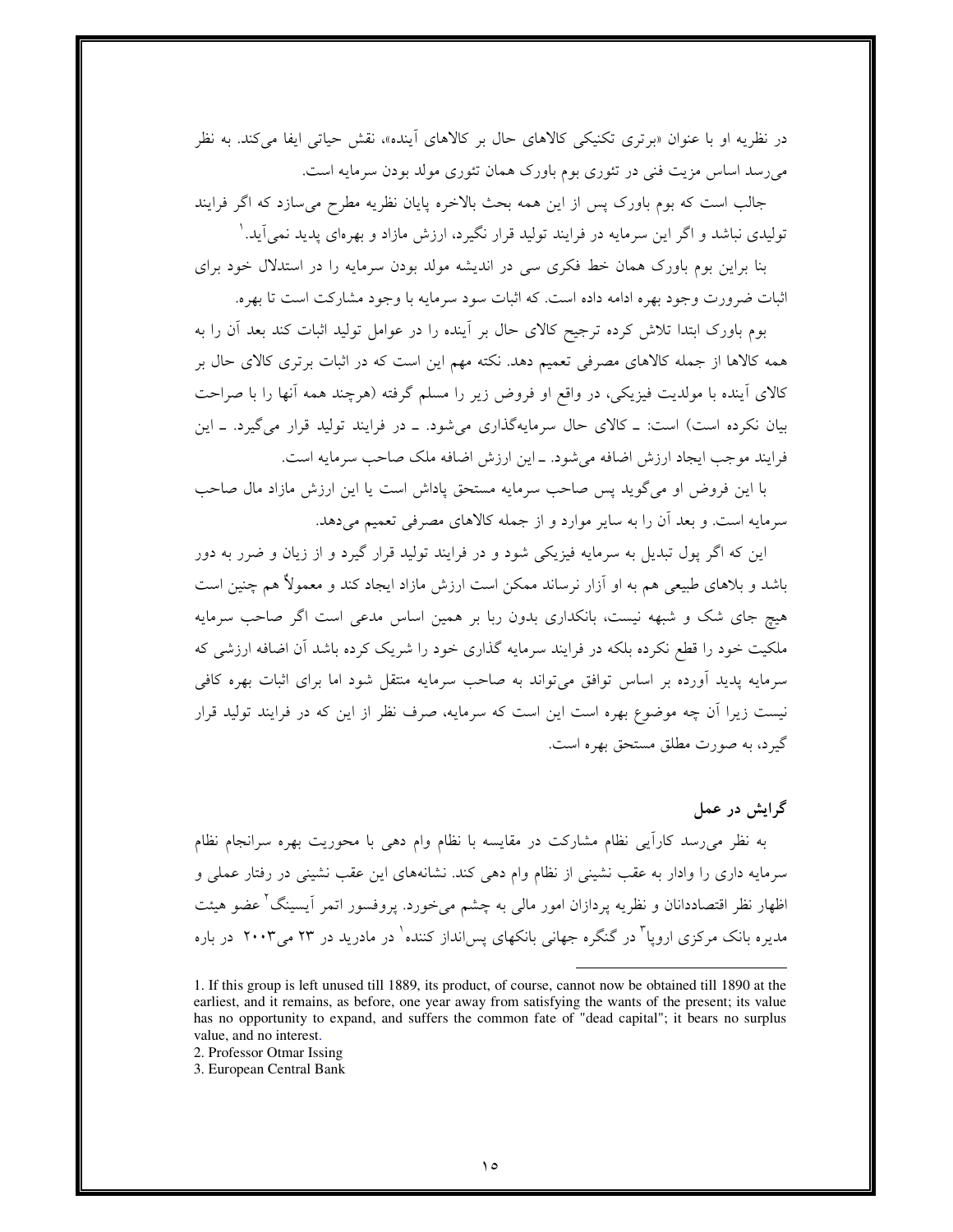کارآیی مؤسسات مالی می گوید: «این نشست به مسئله کارایی در مؤسسات مالی اختصاص یافته است. اولین پرسش که در این زمینه به ذهن خطور می کند این است که آیا بانکها مؤسسا ت کارآیے, هستند یا خير و آيا آنها وظايفي را كه امروزه در دنيا ممكن است منسوخ شده باشد انجام ميدهند. در طول سال قبل، اجلاس سالانه انجمن اقتصاد آمريكا يكي از معتبرترين كنفرانسهايي كه هر ساله برگزار مي شود این مسئله را بررسی کرد که آیا بانکها همچنان در ۲۰۲۰ وجود خواهند داشت یا خیر؟ من فکر می کنم این پرسش در سطح اروپا مطرح نخواهد شد. بانکها نقش مهمتری در اروپا در ۵۰ سال گذشته نسبت به آمریکا ایفا کردند، و در حالی که جهان آشکارا در حال تغییر است دلیل کمی برای انتظار از بین رفتن بانکها در ۲۰۲۰ در اروپا وجود دارد. من اضافه می کنم که بانکها از بین نمی روند ولی ماهیت بانکداری قطعاً در معرض تغییر قرار خواهد گرفت. ٌ»

بانکداری در دو شیوه عمده تجربه شده است. شیوه اول در کشورهای انگلوساکسن آ با عنوان بانکداری مبادلاتی یا تجاری<sup>،</sup> رایج است. مشخصه اصلی این نوع بانکداری واسطهگری بین دارندگان وجوه و کاربران وجوه است به این گونه که وجوه کوتاه مدت را به کاربران اعطا میکنند بدون این که خود را درگیر تلاشهای سرمایهگذاری او کنند. دومین نوع بانکداری به عنوان بانکداری جامع<sup>ه</sup> معرفی شده است. بانکهای جامع بانکهای با مقیاس بزرگی هستند که با شبکههای وسیعی از شعب بانکی فعالیت و خدمات متفاوت زیادی ارائه میکنند. هم از طریق سهمبری و هم از طریق وام دهی عمل میکنند و مستقیماً در حاکمیت مؤسسهای که به منابع نقدی یا سهام بانکی اتکا دارد سهیم می شوند. اما منطق وراء بانکداری جامع چیست در بانکداری جامع چه سری است که بنگاهها را سودآورتر کرده است. به نظر میرسد بیشتر به بخش سهم بری این بانکها مرتبط است.

<sup>1.</sup> World Congress of Savings Banks, Madrid, 23 May 2003.

<sup>2.</sup> This session of the conference is devoted to the issue of efficiency in financial institutions. The very first question which springs to mind in this context is whether banks are efficient institutions and whether they are carrying out functions which in today's world might be considered obsolete. Over a year ago, the Annual Meeting of the American Economic Association, one of the most prestigious economic conferences held every year, discussed the issue of whether banks would still exist in 2020. I do not think that this is a question which would have arisen quite so prominently at the European level. Banks have played a much more important role in Europe over the past 50 years than they have in the United States, and while the world is obviously a place of change, there is little reason to expect that banks will disappear by 2020 in Europe. I should add that most of the participants at this conference did not expect that to happen in the United States either, but the general consensus was that the nature of banking would definitely be subject to change. (The ECB Transparency The Governing Council The Executive Board The General Council, Publication, Monthly Bulletin Publications by activity, Internet: http://www.ecb.int)

<sup>3.</sup> Anglo-Saxon

<sup>4.</sup> Transactions or commercial banking

<sup>5.</sup> Relationship or universal banking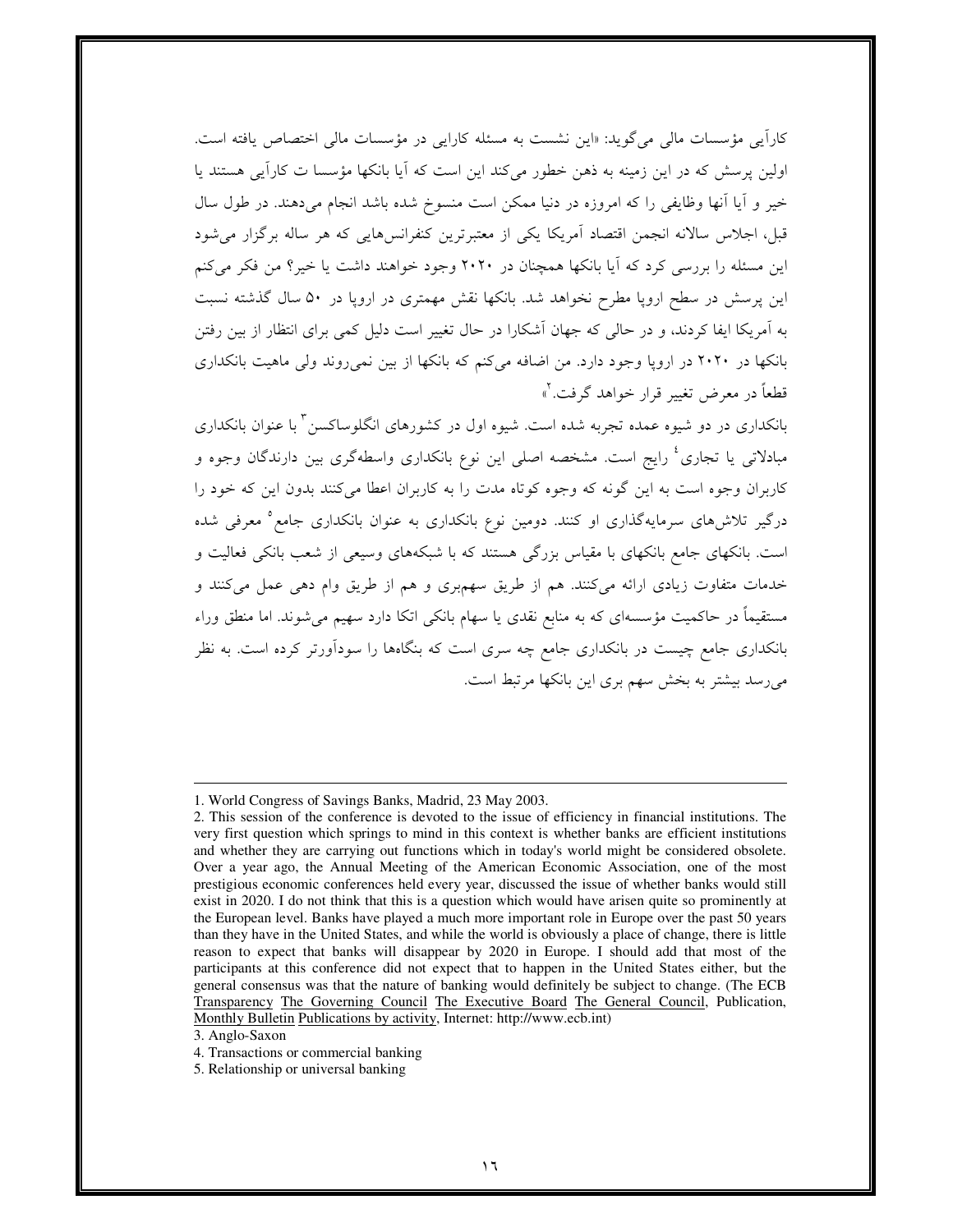در حالی که رقابت، توانایی بانک برای دستیابی به رانتهای اطلاعاتی ناشی از روابط وامدهی را کاهش میدهد، انحصار اطلاعاتی رقابت را از طریق رفتار انتخاب نامناسب ٰ از بین میبرد. برای تحلیل یک استراتژی بهینه واسطه گری در پاسخ به این آثار متضاد حسوارد و مارکوز<sup>۲</sup> (۲۰۰۰) مدل<sub>ی</sub> تعیین کردهاند که انعطاف ناپذیری اطلاعات نامتقارن بین بانکها و وامگیرندگان با فواصل اطلاعاتی افزایش یابد. به موازات افزایش رقابت رانتهای اطلاعاتی کاهش می یابد واسطهها منابع بیشتری به ایجاد روابط در بازارهای اصلی انتقال میدهند. خارج از این بخش آنها وامهای مبادلاتی ارائه میکنند. در تعادل هر دو مؤسسه تولیدی با یکدیگر رقابت میکنند ولی واسطهها همراه با بانکداری جامع در یک بازار اصلی تخصص پیدا میکنند.

نظریه بانکداری، وجود بانکداری جامع را به عنوان بخشی از استراتژی بهینه واسطهای در واکنش به دو اثر متضاد توصیف میکند. یکی محدودیت جاگرفته به وسیله رقابت بر روی توانایی آنها رانتهای اطلاعات استخراج شده از وام گیرندگان و تهدید انتخاب نامناسب که از انحصار اطلاعاتی منشأ گرفته است.

در فضاي اطلاعات نامتقارن يک بانک مي تواند در معرض خطر اخلاقي و انتخاب نامناسب باشد. با بانکداری جامع، یک بانک سهم و وام را به طور همزمان ارائه میکند در نتیجه دستیابی بیشتری به اطلاعات دارد و ریسک انتخاب بد کاهش می یابد.

تأمین مالی از طریق سهام بانکهای جامع با دستیابی به اطلاعات، نظارتها را نسبت به بانکهای تجاری کاراتر میسازد. بانکهای جامع با ورود در هیئت مدیره مؤسسه تولیدی میتوانند حاکمیت شرکت را با تمام بخش مولدش متأثر سازند.

تجربه چنین میگوید که تأمین مالی از طریق بانکهای جامع که به وسیله سهام و بدهی انجام میشود نسبت به هر دوی بانک و بنگاه مزایای بیشتری دارد. مطالعات تجربی نشان میدهد که بانکهای جامع نسبت به بانکهای تجاری هم در دوران رونق و هم در دوران رکود از ریسک کمتری برخوردار بودهاند و تفاوت ریسک بین بانکهای جامع و تجاری در دوران رکود خیلی بیشتر و از درجه اهمیت بالاتری برخوردار بوده است. همچنین مطالعات به این نتیجه رسیدند که بانکهای جامع گرایش مؤسسات تولیدی را به سمت بهینه سازی چند دورهای جهت میدهند. افزون براین، سودآوری مؤسسات با روابط دوجانبه بانک (بانک و مؤسسه تولیدی) بیشتر از بنگاه با روابط چند جانبه (مؤسسه تولیدی و چند بانک) است.<sup>۳</sup>

1. Adverse selection

2. Hauswald and Marquez

3. Mabid Ali Al-jarhi, Ibid.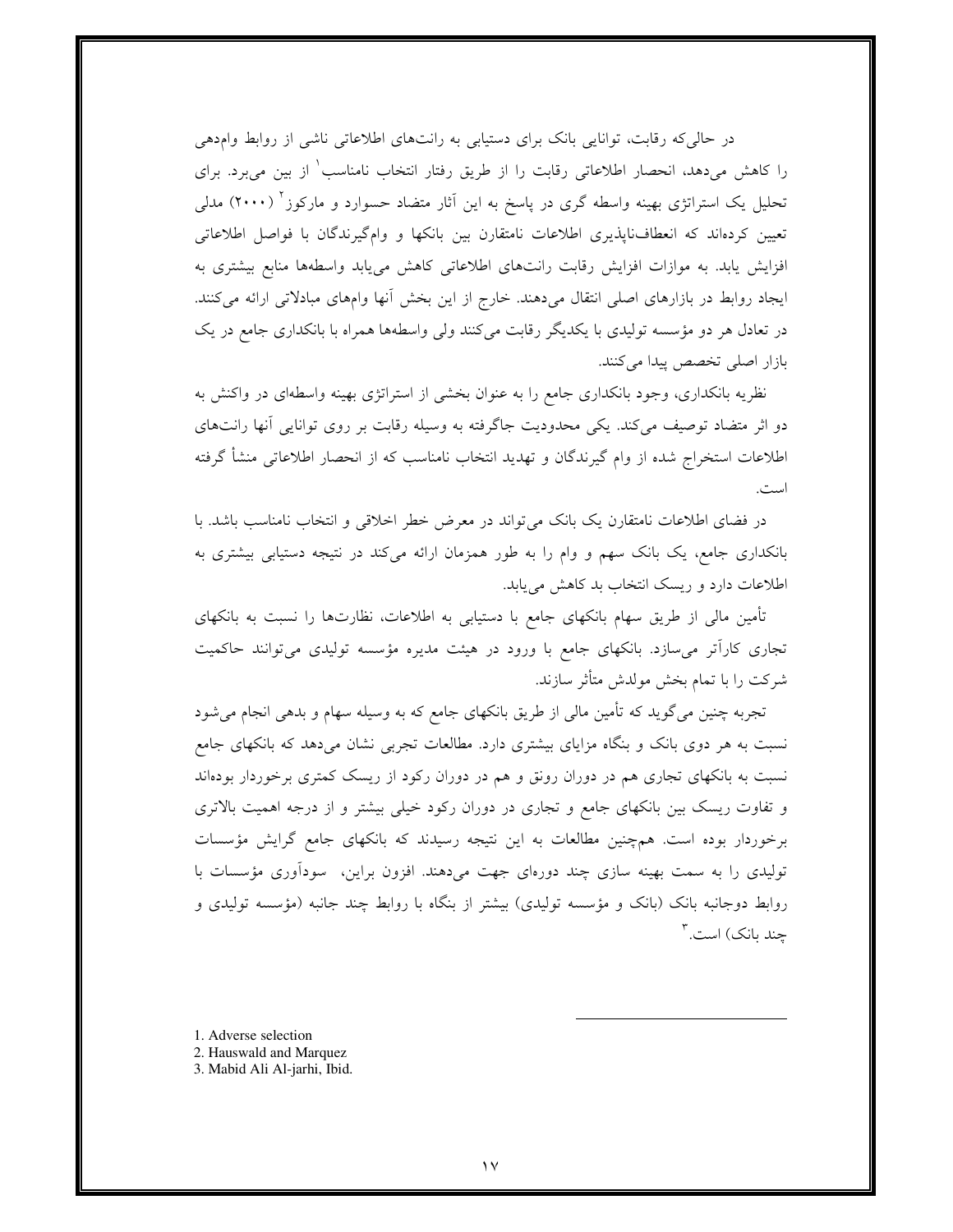این تفکر رایج است که بانکداری به تدریج با بازارهای مال<sub>ی</sub> یا اَن چه به عنوان «بیeاسطه» ٰ اصطلاح شده است جایگزین می شود. بازار سرمایه و بانکداری عجین شده است و بازار سرمایه و بانک به کمک هم آمده اند که خود می تواند این پیام را به دنبال داشته باشد که باید این دو با هم پیوندی محکم داشته باشند. اینها مکمل یکدیگرندو اعتبار و واقعیت به سمت عجین شدن به پیش میروند. یعنی آن چه در مشارکت در سود و زیان ما به دنبال آن هستیم.

# سازمانهای سرمایهگذاری جمعی

سازمانهای سرمایهگذاری جمعی یا سرمایهگذاران نهادی<sup>۲</sup> در طول دو دهه گذشته به شدت رشد داشتهاند، این مسئله نه تنها به دلیل گسترش بخشهای مالی نسبت به GDP است که به دلیل ارتقای سهم مطالبات کل مالی نیز هست. چنانکه در تحقیق داویز <sup>۳</sup> و استیل ٔ (۲۰۰۱) نشان داده شده، رشد سازمانهای سرمـایــهگذاری جمعی می¤واند با انواع عوامل متنوع عرضه و تقاضا که از طریق نهادهای جذاب برای خانوارها سرمایهگذاری می شوند ردیابی شود. عوامل سمت عرضه حکایت از این دارد که مؤسسات نسبت به بانکها و نگهدارندگان اوراق قرضه خدماتشان را کاراتر ارائه میکنند؛ در نتیجه وظایف نظام مالی توسط آنان مؤثرتر انجام می پذیرد. در حالی که عوامل سمت تقاضا از نیازهای ارتقا یافته خانوارها برای انواع وظایف مالی که سازمانهای سرمایهگذاری جمعی قادر به انجام هستند سرچشمه میگیرد. برای مثال در سمت عرضه؛ سادگی، تنوع، نقدینگی، کنترل زیاد شرکت، حذف نظارت دولت، توانایی برای برخورداری از پیشرفتهای تکنولوژیکی، تقویت رقابت، تشویقهای مالی و مشکلات بیمههای بازنشستگی اجتماعی وجود دارد. در سمت تقاضا فرد ممکن است جنبههای جمعیتی (سرمایهگذاری چشمگیر مستمری بازنشستگی و جمعیت مسن) و رشد جمعیت را مورد نظر قرار دهد.

توسعه بلند مدت نظامهای مالی و سازمانهای سرمایهگذاری جمعی در EU-4 و G-7 در جدول ۱ تا ٥ رسم شده است. جدول ١ نشان مىدهد كه روبناى مالى (ارزش كل مطالبات مالى همه منابع نسبت به GDP از ۱۹۷۰ به سرعت بیش از دو برابر از ٤ به ۹ در G-7 رشد یافته است. جدول ۲ توضیح میدهد که با وجود افزایش در مطالبات کل و در اوراق قرضه، واسطههای مالی (از طریق بانکها، سازمانهای سرمایهگذاری جمعی و دیگر مؤسسات مالی) به عنوان سهم کل از ۳۵ درصد به ٤٥ درصد رشد یافتهاند. جدول ۳ نشان میدهد واسطههای مالی نسبت به بانکداری رشد یافتهاند. در واقع گرچه در تمام کشورها حتی ایالات متحده بانکها بزرگتر از سازمانهای سرمایهگذاری جمعی باقی ماندهاند؛ ولی به نظر میرسد اهمیت واسطهگری بانک سنتی به طور زیادی کاهش یافته است. جدول ٤ نشان

- 1. disintermediation
- 2. Institutional investors
- 3. Davis
- 4. Steil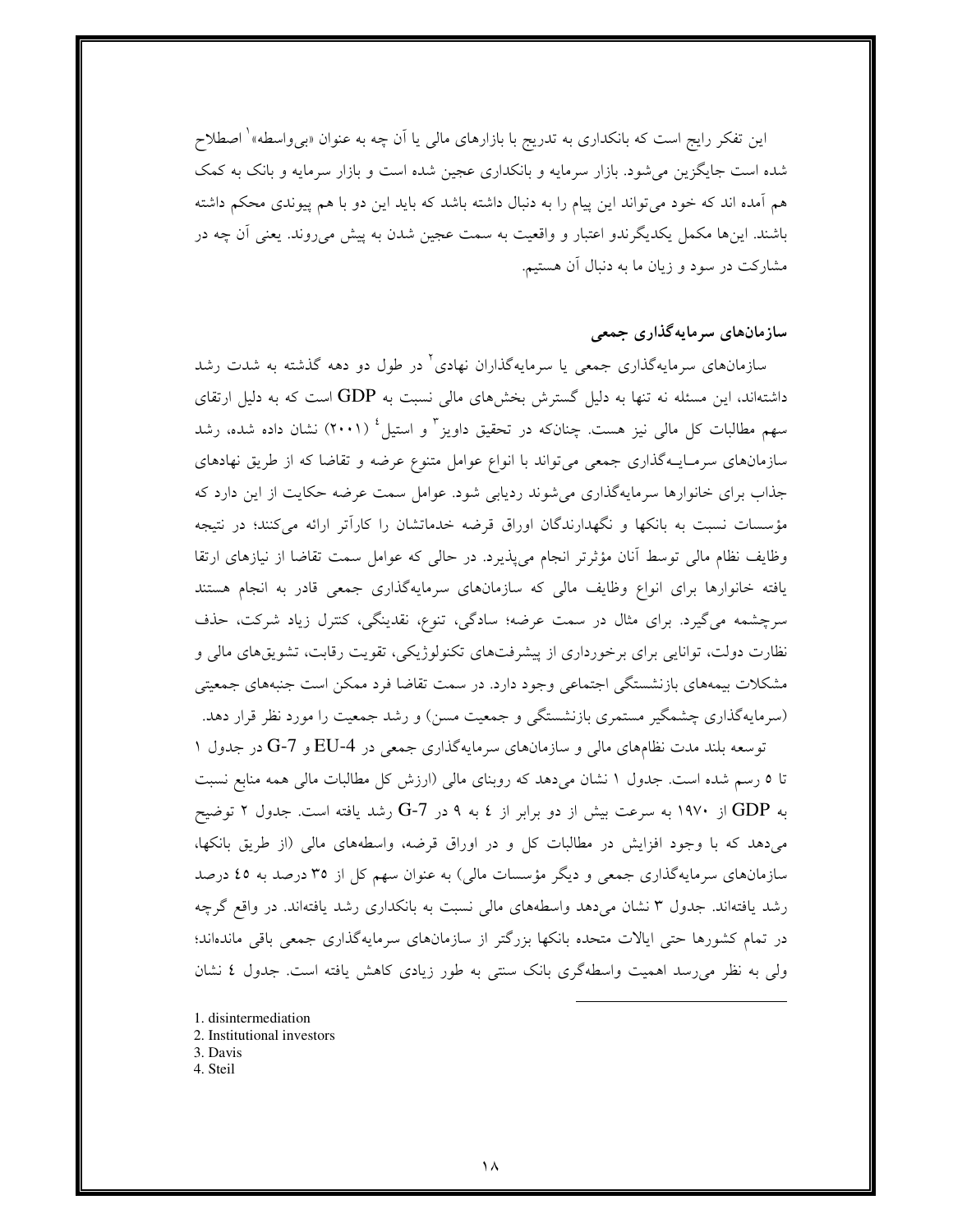میدهد اندازه بخش سرمایهگذار نهادی از ۱۹۷۰ به طور زیادی افزایش یافته است. این مسئله اثبات میکند که گرچه مؤسسات در کشورهای مبتنی بر بانک کم اهمیتتر از آنگلوساکسنها باقی ماندهاند ولی مسیر در این کشورها مشترک است. جدول ٥ نشان میدهد در کشورهای انگلوساکسن صندوقهای بازنشستگی از صندوقهای مسلط هستند؛ ولی صندوقهای بیمه و تعاونی رو به پیشرفتاند.

| تغيير                   | $y \leftrightarrow b$ | 199.      | 191.                               |         | 19V                       |                                |            |
|-------------------------|-----------------------|-----------|------------------------------------|---------|---------------------------|--------------------------------|------------|
|                         |                       |           |                                    |         |                           |                                | $19V - 7$  |
| 2/9                     | 2/V                   |           |                                    |         |                           |                                | انگلستان   |
|                         |                       |           | $\mathcal{V}\backslash\mathcal{V}$ |         | $\backslash$ $\backslash$ | 2/9                            |            |
| $\mathsf{V}/\mathsf{V}$ | $V/\mathcal{A}$       | 2/7       |                                    | $\S$ /V |                           | انگلستان به استثنای بازار یورو |            |
|                         |                       |           |                                    |         |                           | $\circ$                        |            |
| $\mathsf{O}/\mathsf{Q}$ | 2/1                   | 2/1       |                                    |         |                           | ايالات متحده آمريكا            |            |
|                         |                       |           |                                    |         | $\mathcal{E}/\Upsilon$    | $\Lambda/\Sigma$               |            |
| $\mathbf{r}/\mathbf{r}$ | $\Upsilon/\Upsilon$   |           |                                    |         |                           |                                | آلمان      |
|                         |                       |           | $\pmb{\circ}$                      |         | $\mathsf{V}/\mathsf{Q}$   | $\S$ / $V$                     |            |
| O/                      | $\mathbf{Y}/\Lambda$  |           |                                    |         |                           |                                | ژاپن       |
|                         |                       |           | $\Lambda/\Lambda$                  |         | 11/9                      | $\Lambda/\mathfrak{0}$         |            |
| O/                      | 2/V                   |           |                                    |         |                           |                                | كانادا     |
|                         |                       |           | 1/9                                |         | $7/7$                     | $\Delta/\Lambda$               |            |
|                         | $\Sigma/\Lambda$      | $\S/ \xi$ |                                    |         |                           |                                | فرانسه     |
|                         |                       |           | $\lor$                             |         | 11/2                      | 7/9                            |            |
| $\mathbf{r}/\mathbf{q}$ | $\Upsilon/\xi$        |           |                                    |         |                           |                                | ايتاليا    |
|                         |                       |           | $\Upsilon/\Upsilon$                |         | $V/\Lambda$               | $\Sigma/\Upsilon$              |            |
| 2/2                     | ٤                     |           |                                    |         |                           |                                | ${\bf G}7$ |
|                         |                       |           |                                    |         | $\circ$                   | 9.7/T                          |            |
|                         |                       |           |                                    |         |                           | Source:                        |            |

جدول (١) : شاخص اندازه ساختار مالی (به عنوان ضریبی از GDP)

Drawn from national flow-of-funds balance sheets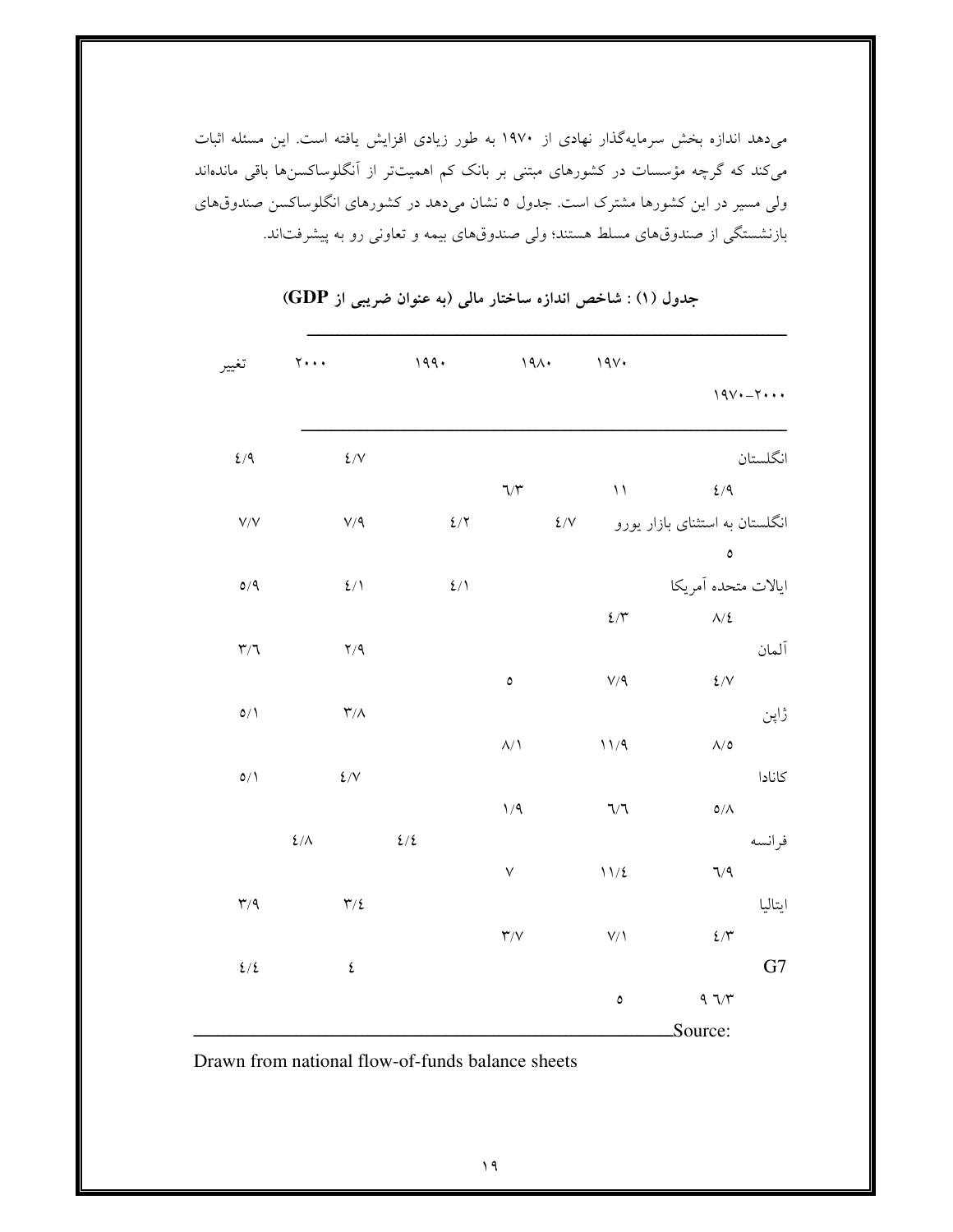| $Y \cdot \cdot \cdot$                     |                                  |                                  | $199 \cdot 191 \cdot 191 \cdot$              |                         |                     |               | كشور                                      |
|-------------------------------------------|----------------------------------|----------------------------------|----------------------------------------------|-------------------------|---------------------|---------------|-------------------------------------------|
|                                           |                                  |                                  |                                              |                         |                     |               | تغيير ٢٠٠٠–١٩٧٠                           |
| $\mathop{\mathsf{t}} \mathop{\mathsf{v}}$ |                                  | $\mathfrak{c}$ $\mathbf{\gamma}$ | $\mathbf{r} \mathbf{r}$                      |                         |                     |               | انگلستان                                  |
|                                           |                                  |                                  |                                              |                         |                     |               | $\circ \wedge$<br>$\mathbf{r} \mathbf{y}$ |
|                                           |                                  |                                  | $\circ$                                      | $2 \cdot$               | $\mathbf{r}$        |               | انگلستان به استثنای بازار یورو ۳۲         |
|                                           |                                  |                                  |                                              |                         |                     |               | $\mathbf{y}\cdot$                         |
|                                           | $\mathfrak{z}\mathfrak{z}$       |                                  | $\tau$                                       | TV TT                   |                     |               | ايالات متحده أمريكا                       |
|                                           |                                  |                                  |                                              |                         |                     |               | $\setminus$                               |
| ٤٥                                        | $\mathop{\mathsf{tr}}$           | 20                               | 22                                           |                         |                     |               | آلمان                                     |
|                                           |                                  |                                  |                                              |                         |                     | $\backslash$  |                                           |
| $\circ \, \curlyvee$                      | $\mathfrak{c}$ $\mathbf{\gamma}$ | 27                               | ٣٩                                           |                         |                     |               | ژاپن                                      |
|                                           |                                  |                                  |                                              |                         |                     | $\mathcal{N}$ |                                           |
| $\mathfrak{t} \vee$                       | $\mathsf{r}\mathsf{v}$           | $\tau$                           | YQ                                           |                         |                     |               | كانادا                                    |
|                                           |                                  |                                  |                                              |                         | $\backslash\Lambda$ |               |                                           |
| ٣٩                                        | $\mathfrak{t}$ )                 |                                  | 77772                                        |                         |                     |               | فرانسه                                    |
|                                           |                                  |                                  |                                              |                         |                     | $\pmb{\circ}$ |                                           |
|                                           | $-1$                             |                                  |                                              | $r_0$ $r_1$ $r_1$ $r_1$ |                     |               | ايتاليا                                   |
| $\mathcal{N}$                             |                                  | $\mathfrak{c}$ 0                 | $\Upsilon \wedge$ $\qquad \qquad \xi \wedge$ | $\mathbf{r}$            |                     |               | G7                                        |
|                                           |                                  |                                  |                                              |                         |                     |               |                                           |

جدول (۲) : نسبتهای واسطههای مالی (مطالبات واسطهای نسبت به درصد کل مطالبات)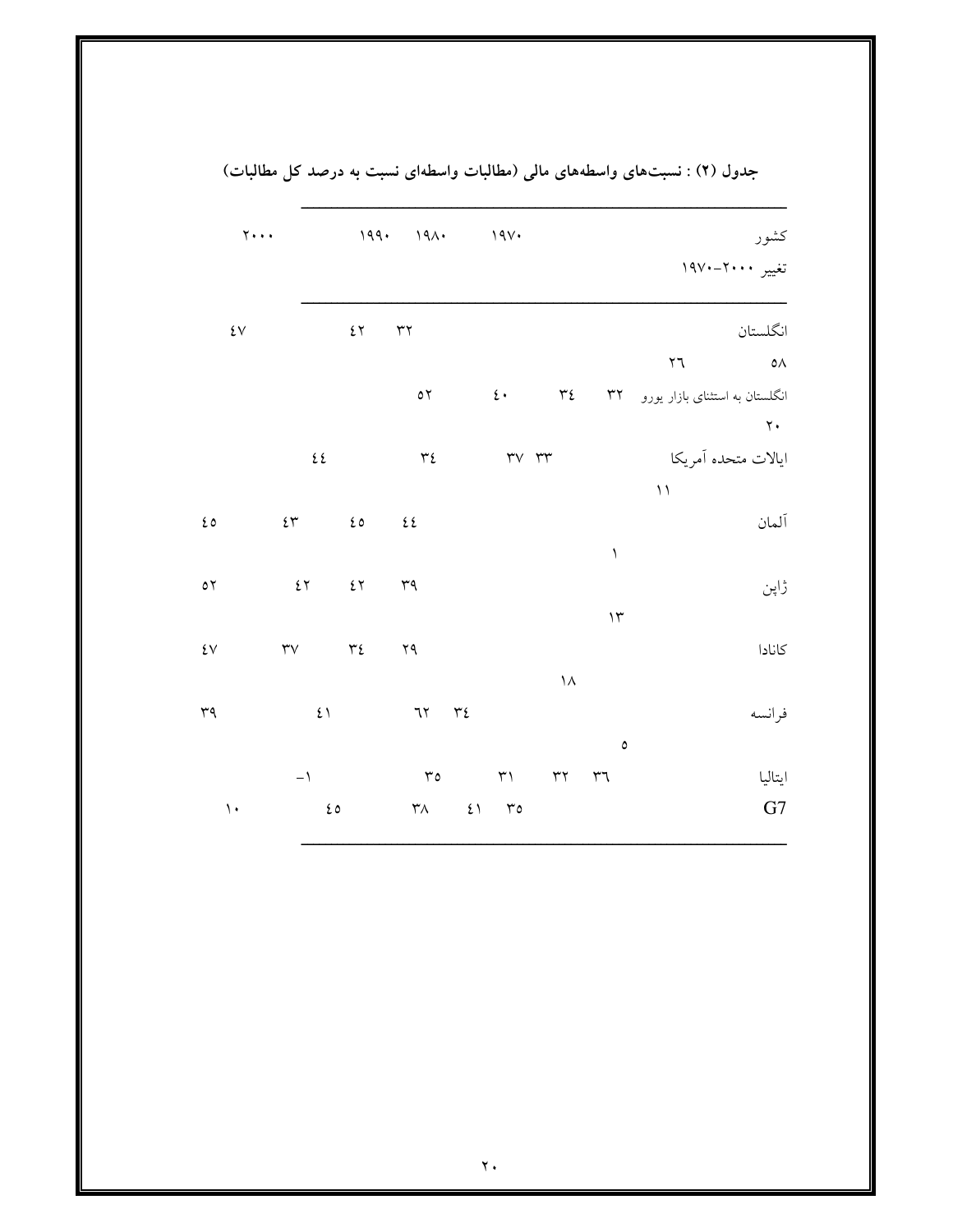| $\mathbf{y} \cdot \cdot \cdot$ | تغيير                                                                         | $\gamma \cdot \cdot \cdot$ |                 |                               | $199 \cdot 191 \cdot$   |                         | 19V                    |                      | كشور<br>19V. |
|--------------------------------|-------------------------------------------------------------------------------|----------------------------|-----------------|-------------------------------|-------------------------|-------------------------|------------------------|----------------------|--------------|
|                                | انگلستان                                                                      |                            |                 |                               |                         |                         |                        |                      |              |
|                                | $\circ$                                                                       |                            |                 | 72                            |                         |                         | $\circ \wedge$         | بانک                 |              |
|                                |                                                                               |                            |                 |                               |                         | $-\lambda \xi$          |                        | 22                   |              |
|                                | $\mathbf{\tilde{y}}$                                                          |                            |                 | $\mathbf{r}$                  |                         |                         | $\mathsf{Y}\Lambda$    | نهاد                 |              |
|                                |                                                                               |                            |                 |                               |                         |                         | $\mathcal{L}$          | $\mathsf{r}_\Lambda$ |              |
|                                | $\mathfrak{c}$ $\mathbf{\gamma}$                                              |                            |                 | $\circ \land$                 |                         |                         | $\circ \wedge$         |                      | أمريكا بانك  |
|                                |                                                                               |                            |                 |                               |                         | $-\mathsf{r}\mathsf{v}$ |                        | $\gamma$             |              |
|                                | $\mathfrak{c}$ .                                                              |                            |                 | $\uparrow\uparrow$            |                         |                         | $\uparrow\uparrow$     | نهاد                 |              |
|                                |                                                                               |                            |                 |                               |                         | $\mathcal{N}$           |                        | $\epsilon$           |              |
|                                | $\wedge\stackrel{\scriptscriptstyle\mathsf{M}}{\scriptscriptstyle\mathsf{F}}$ |                            |                 | $\wedge\uparrow$              |                         |                         | $\wedge\mathcal{E}$    | بانک                 | آلمان        |
|                                |                                                                               |                            |                 |                               |                         | $\ell$ / $\ell$ $-$     |                        | $V\Upsilon$          |              |
|                                |                                                                               | $\mathcal{N}$              |                 | $\mathcal{N}$                 |                         |                         | $\backslash$ .         | نهاد                 |              |
|                                |                                                                               |                            |                 |                               |                         |                         | $\mathcal{N}$          | YY                   |              |
|                                |                                                                               | $\mathsf{r}_\Lambda$       |                 |                               | $\mathsf{r} \mathsf{r}$ |                         | $\mathfrak{c}$ $\circ$ | بانک                 | ژاپن         |
|                                |                                                                               |                            |                 |                               |                         |                         | $-11$ ۲                | $Y\xi$               |              |
|                                | $\mathcal{N}$                                                                 |                            | $\mathcal{F}$ ( |                               |                         | $\mathcal{L}$           | $\backslash$ .         | نهاد                 |              |
|                                |                                                                               |                            |                 |                               |                         |                         |                        | $\checkmark$         |              |
|                                | $\mathsf{r}_\Lambda$                                                          |                            |                 | $\mathfrak{c}$ $\mathfrak{c}$ |                         | $\circ \circ$           | $\epsilon$ 0           | بانک                 | كانادا       |
|                                |                                                                               |                            |                 |                               |                         |                         |                        | $-\sqrt{}$           |              |
|                                |                                                                               | $\lambda$                  |                 |                               |                         | $\mathbf{Y} \mathbf{Y}$ |                        | نهاد                 |              |
|                                |                                                                               |                            |                 | $\gamma$                      |                         |                         | $\mathbf{r}\circ$      | $Y_0$                |              |
|                                | $\wedge\Upsilon$                                                              |                            | $7\lambda$      |                               |                         |                         | 95                     | بانک                 | فر انسه      |
|                                |                                                                               |                            |                 |                               |                         | $-\tau$ ٩               |                        | 70                   |              |

جدول (۳) : نسبتهای بانک و واسطه مالی (مطالبات بانک و سرمایهگذار نهادی درصد مطالبات واسطه شده)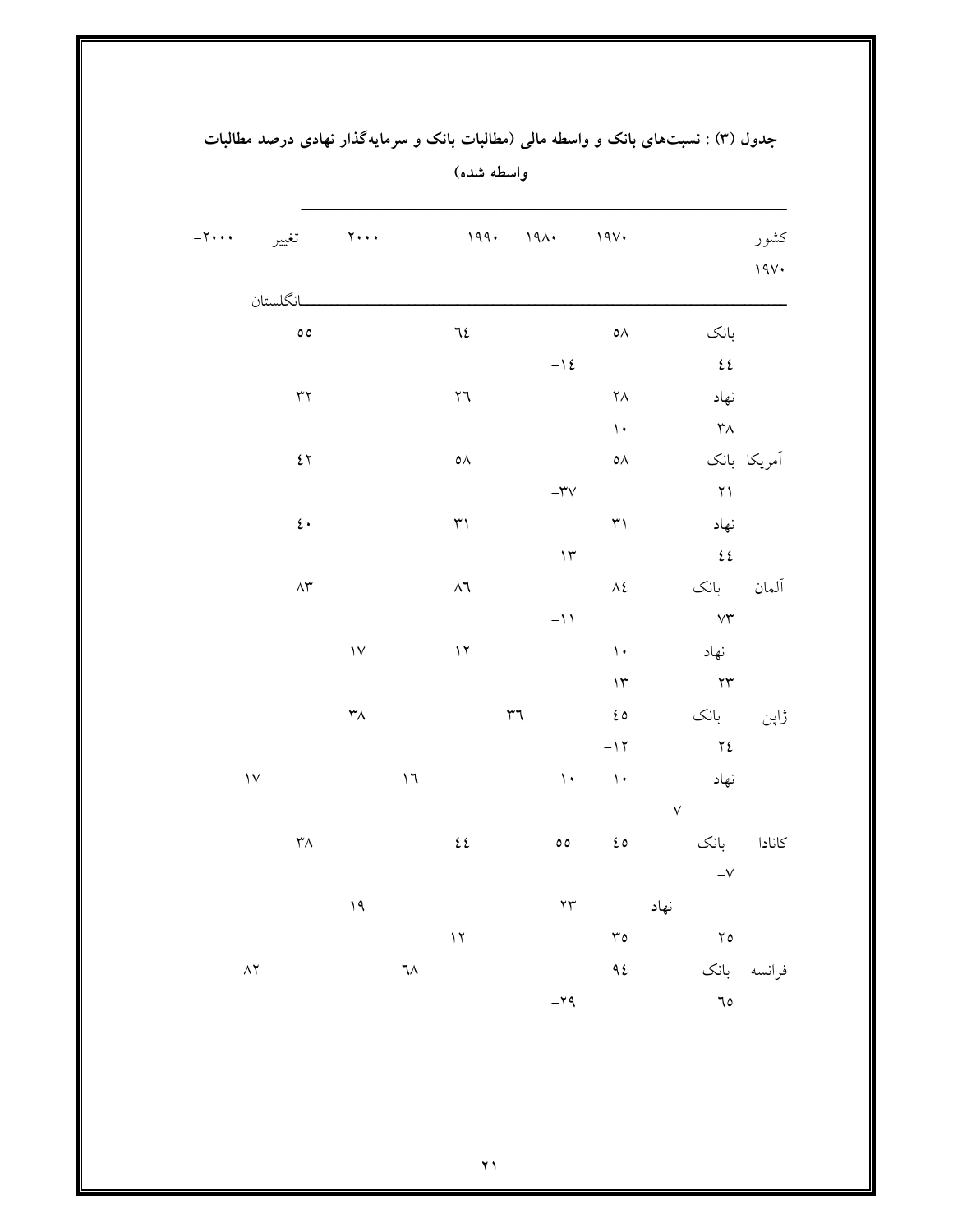

Drawn from national flow-of-funds balance sheets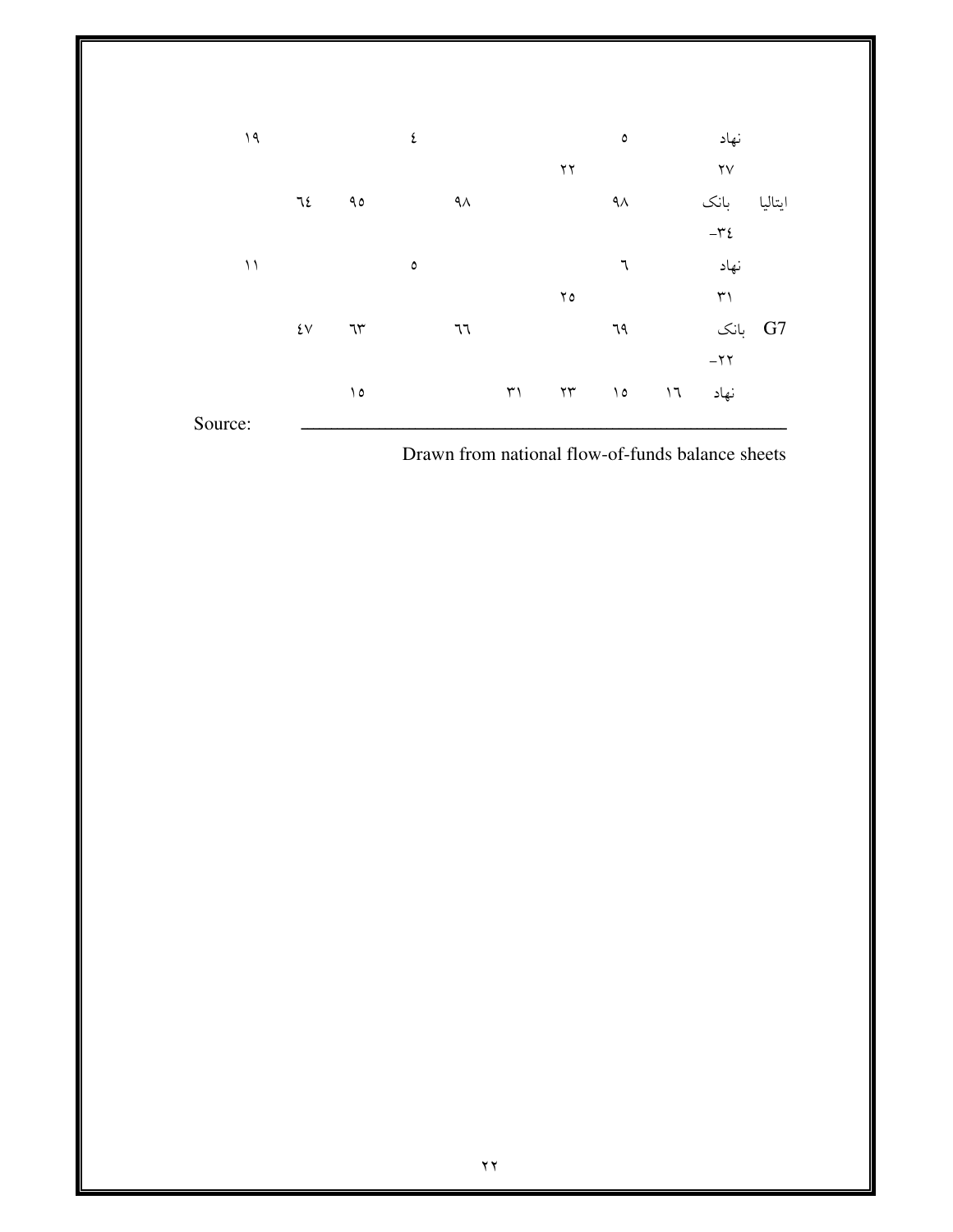|          |                                       | جدوں ( C ) : مطالبات سرمایه تدار بھادی (درصد "ODT) |                |                                  |                               |                                     |                        |              |
|----------|---------------------------------------|----------------------------------------------------|----------------|----------------------------------|-------------------------------|-------------------------------------|------------------------|--------------|
| Y 199.   |                                       | 191.                                               | 19V.           |                                  |                               |                                     |                        | كشور         |
|          |                                       |                                                    |                |                                  |                               | تغيير ٢٠٠٠–١٩٧٠                     |                        |              |
|          | $\mathop{\mathsf{r}\!\!\!\!\!\!\vee}$ |                                                    |                | $\mathfrak{c}$ $\mathbf{\gamma}$ |                               |                                     |                        | انگلستان     |
|          |                                       | ۲٦ $\,$                                            |                |                                  |                               | 197                                 | $\lambda$ + $\lambda$  |              |
|          | $V\mathcal{Q}$                        |                                                    |                | $\mathsf{\acute{e}v}$            |                               |                                     | ایالات متحده آمریکا ٤١ |              |
|          |                                       |                                                    |                | 171                              |                               |                                     | $\mathcal{M}$          |              |
|          | $\mathsf{r}\mathsf{r}$                |                                                    |                | $\mathbf{\bar{y}}$ .             |                               |                                     |                        | آلمان        |
|          | $\vee\!\!$                            |                                                    |                |                                  | $\wedge\mathcal{E}$           |                                     | $\mathsf{r}\mathsf{r}$ |              |
|          | $\upgamma \uparrow$                   |                                                    |                | $\mathcal{L}$                    |                               |                                     |                        | ڑاپن         |
|          | $\wedge\wedge$                        |                                                    |                |                                  | $\mathcal{N}\cdot\mathcal{V}$ |                                     | $\circ \wedge$         |              |
|          | $\mathbf{y}$                          |                                                    |                | $\mathbf{y}$                     |                               |                                     |                        | كانادا       |
|          | $V\Lambda$                            |                                                    |                |                                  | $\mathcal{N}$ .               |                                     | $\circ \, \curlyvee$   |              |
|          | $\gamma$                              |                                                    |                | $\checkmark$                     |                               |                                     |                        | فرانسه       |
|          | $\mathcal{W}$                         |                                                    |                |                                  | $\backslash\,\mathbf{Y}$ .    |                                     | $\circ \, \curlyvee$   |              |
|          | $\mathsf{V}\mathsf{V}$                |                                                    |                | $\Delta$                         | ٦                             | $\sqrt{}$                           |                        | ايتاليا      |
|          |                                       |                                                    |                |                                  |                               | 79                                  |                        |              |
|          |                                       | $\sqrt{7}$                                         |                | $\circ$                          | $\mathbf{y}$                  | $\mathbf{Y}\mathbf{Y}$              |                        | G7           |
|          |                                       |                                                    |                |                                  |                               |                                     | $4\lambda$             |              |
| $\Omega$ |                                       | $V\Lambda$                                         |                | ٣٩                               |                               | $\uparrow\uparrow\uparrow$          |                        | انگلوساكسن   |
|          |                                       |                                                    |                |                                  |                               | $\mathcal{N} \setminus \mathcal{N}$ |                        |              |
|          | $\mathfrak{c}$ .                      |                                                    | $\Delta$       |                                  |                               | $\backslash$ $\backslash$           |                        | اروپا و ژاپن |
|          |                                       |                                                    | $\wedge \circ$ |                                  |                               |                                     | $\uparrow\uparrow$     |              |

 $CDP$ والدمج ذال وزار  $-1$   $11h_2 + (6)$   $1.1$ 

S0urce: Drawn from national flow-of-fumds balanc sheets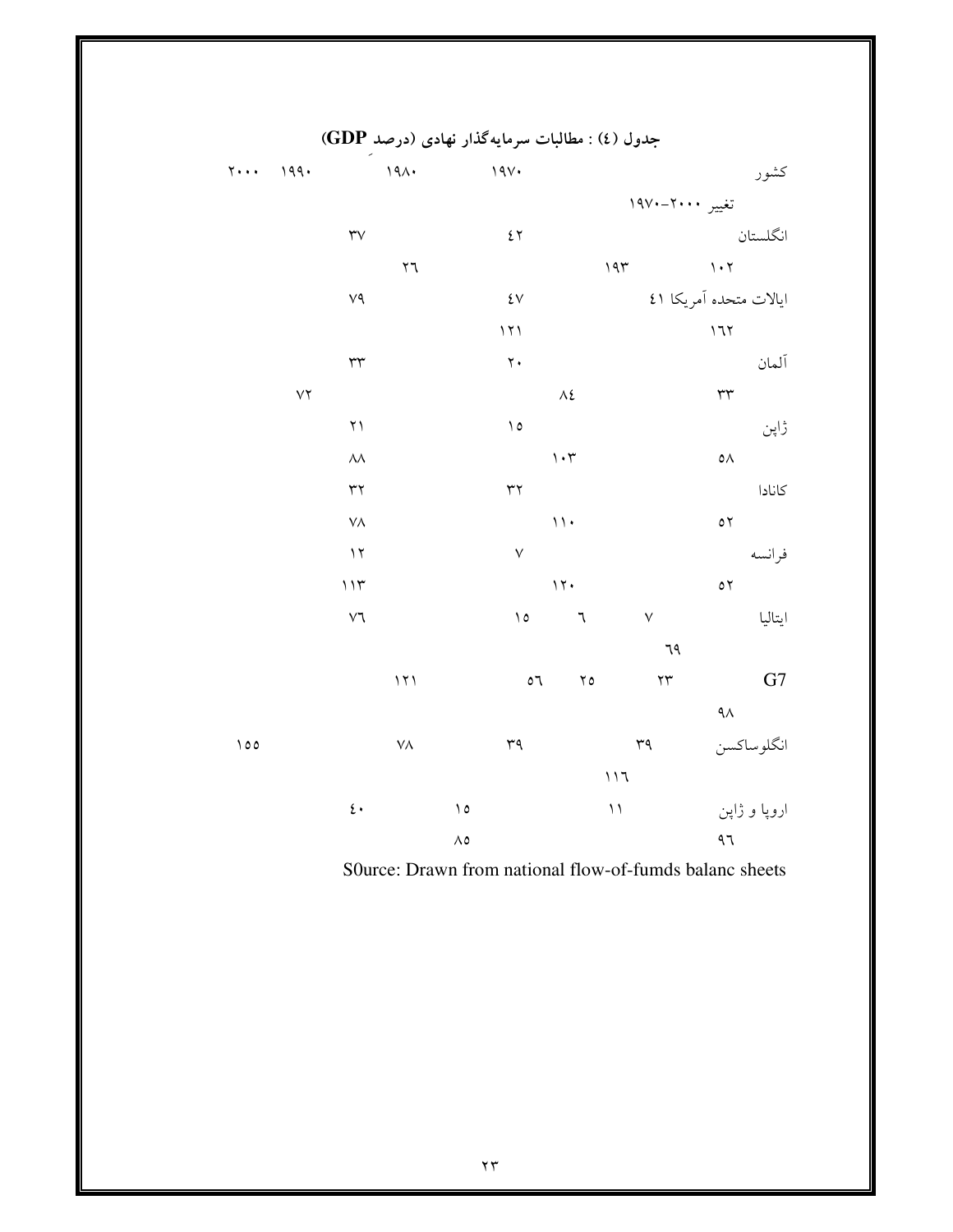|            |                                 |            |  |                    |                                     |                     |                                             |       |          | كشور بيليون دلار GDP # بيليون دلار GDP% ميليون دلار GDP% بيليون دلار GDP% |                                        |              |
|------------|---------------------------------|------------|--|--------------------|-------------------------------------|---------------------|---------------------------------------------|-------|----------|---------------------------------------------------------------------------|----------------------------------------|--------------|
| <b>712</b> |                                 |            |  |                    |                                     | $\wedge\!\check{r}$ | 1.17r                                       |       |          |                                                                           | انگلیس ۱،۲۹٤ ۹۳                        |              |
|            |                                 |            |  |                    |                                     |                     | 19V                                         | ۲٫۷٤۲ |          |                                                                           |                                        | $\mathbf{v}$ |
|            |                                 |            |  |                    |                                     |                     | $\Lambda$ { $V$ $\Lambda$ $\Lambda$ $\star$ |       |          |                                                                           | آمریکا ۲٬۷۷۰ ۳۳                        |              |
|            |                                 |            |  |                    |                                     |                     | 12.97V                                      |       |          |                                                                           | $\mathcal{T}$                          |              |
|            | ٣                               |            |  | $V\Upsilon$        |                                     |                     |                                             | ٢٤    |          |                                                                           | آلمان ١٧٦ ٢٦١                          |              |
|            |                                 | <b>VAA</b> |  |                    |                                     |                     |                                             |       | ٩        | 190                                                                       |                                        |              |
|            |                                 |            |  | $\mathcal{L}$      | ٦M                                  |                     |                                             |       | ٣٩       |                                                                           |                                        | ژاپن ۱،٦٦٦   |
|            |                                 |            |  | ٦٣                 | ۲،۷۲۷                               |                     |                                             |       |          | ٩                                                                         | $\mathsf{r}\mathsf{v}\mathsf{r}$       |              |
|            |                                 |            |  | 2V                 | ۲۷V                                 |                     |                                             | ٢٤    |          |                                                                           | 151                                    | كانادا       |
|            | $\mathcal{L} \cdot \mathcal{O}$ |            |  | 710                |                                     |                     |                                             |       | ٣٤       |                                                                           | 19V                                    |              |
|            |                                 |            |  |                    | $7$ $91$                            |                     |                                             | ٤٣    |          |                                                                           | ٦٥٨                                    | فرانسه       |
|            |                                 |            |  | $\mathfrak{q}$ .   | $\lambda$ $\gamma \gamma \gamma$    |                     |                                             |       | ٤١       |                                                                           | 772                                    |              |
|            |                                 |            |  | ٦                  |                                     |                     | <b>VV</b>                                   |       | $\gamma$ |                                                                           | 101                                    | ايتاليا      |
|            |                                 |            |  | $\circ\mathcal{E}$ | 77٤                                 |                     |                                             |       |          | ٣٥                                                                        | ٤٣٦                                    |              |
|            |                                 |            |  |                    |                                     |                     |                                             | 9.509 |          |                                                                           | $V_1$ $\uparrow$ $\uparrow$ $\uparrow$ | $G-7$        |
|            |                                 |            |  |                    | $\Upsilon\Upsilon \wedge \Lambda$ ٦ |                     |                                             |       |          |                                                                           | $V_1$ 190                              |              |
|            |                                 |            |  |                    |                                     |                     |                                             |       |          |                                                                           |                                        |              |

## جدول (٥) : داراییهای سازمانهای سرمایهگذاری جمعی ۱۹۹۸

Source: Drawn from national flow-of-funds balance sheets

یروفسور اتمر آسینگ<sup>'</sup> عضو هیئت مدیره بانک مرکزی اروپا<sup>۲</sup> در گنگره جهانی بانکهای پس انداز کننده<sup>۳</sup> در ضمن مباحث خود میگوید: « در یک محیط به سرعت در حال تغییر، بانکها به عنوان مؤسسات مالی دربلند مدت مورد شک و تردید بودهاند. حدسهای متفاوتی درباره اصل بانکها وجود دارد و نظریههای زیادی نسبت به منطق داشتن آنها وجود دارد.»<sup>؛</sup> وی ادامه میدهد: «نظام مال<sub>ی</sub> منطقه یورو طی چند سال گذشته در معرض تغییر بوده. با ظاهر شدن شرکتهای مدیریت دارایی و به طور برجسته صندوقهای تعاونی و صندوقهای بازنشستگی، فعالیتهای سپرده گیری سنتی مورد چالش

1. Professor Otmar Issing

2. European Central Bank

3. World Congress of Savings Banks, Madrid, 23 May 2003.

4. Ibid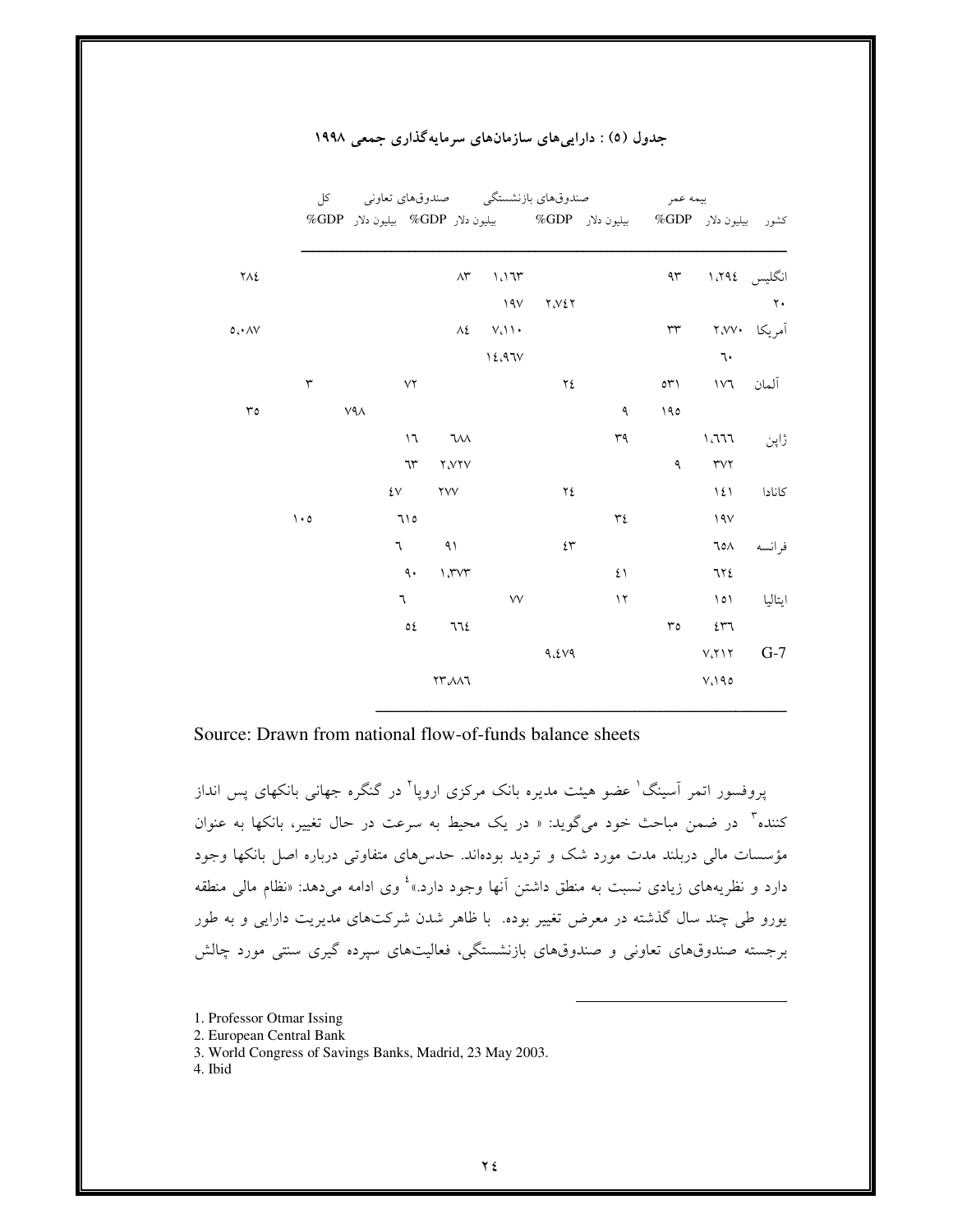قرار گرفته است. خانوارها و شرکتها پس|ندازها و وجوه مازاد در اقتصاد را به طور فزایندهای به سمت این بازیگران جدید سوق میدهند. این نشانگر این است که فرایند واسطه گری در منطقه یورو متحمل تغییرات مهمی است. بایستی متذکر شد که شرکتهای بیمه عمر و صندوقهای سرمایهگذاری اغلب درون مجموعه مختلط بانکداری واقع شدهاند و گویای این مطلب هستند که در کسب و کار بانکی توسعه محقق مي شود. <sup>١</sup>»

<sup>1.</sup> بخشی از سخنرانی پروفسور اتمر ایسینگProfessor Otmar Issing عضو هیئت مدیره بانک مرکزی اروپا در کنفرانی جهانی بانكهاى پس انداز World Congress of Savings Banks در مادريد، ٢٣ مى ٢٠٣. آدرس: http://www.ecb.int